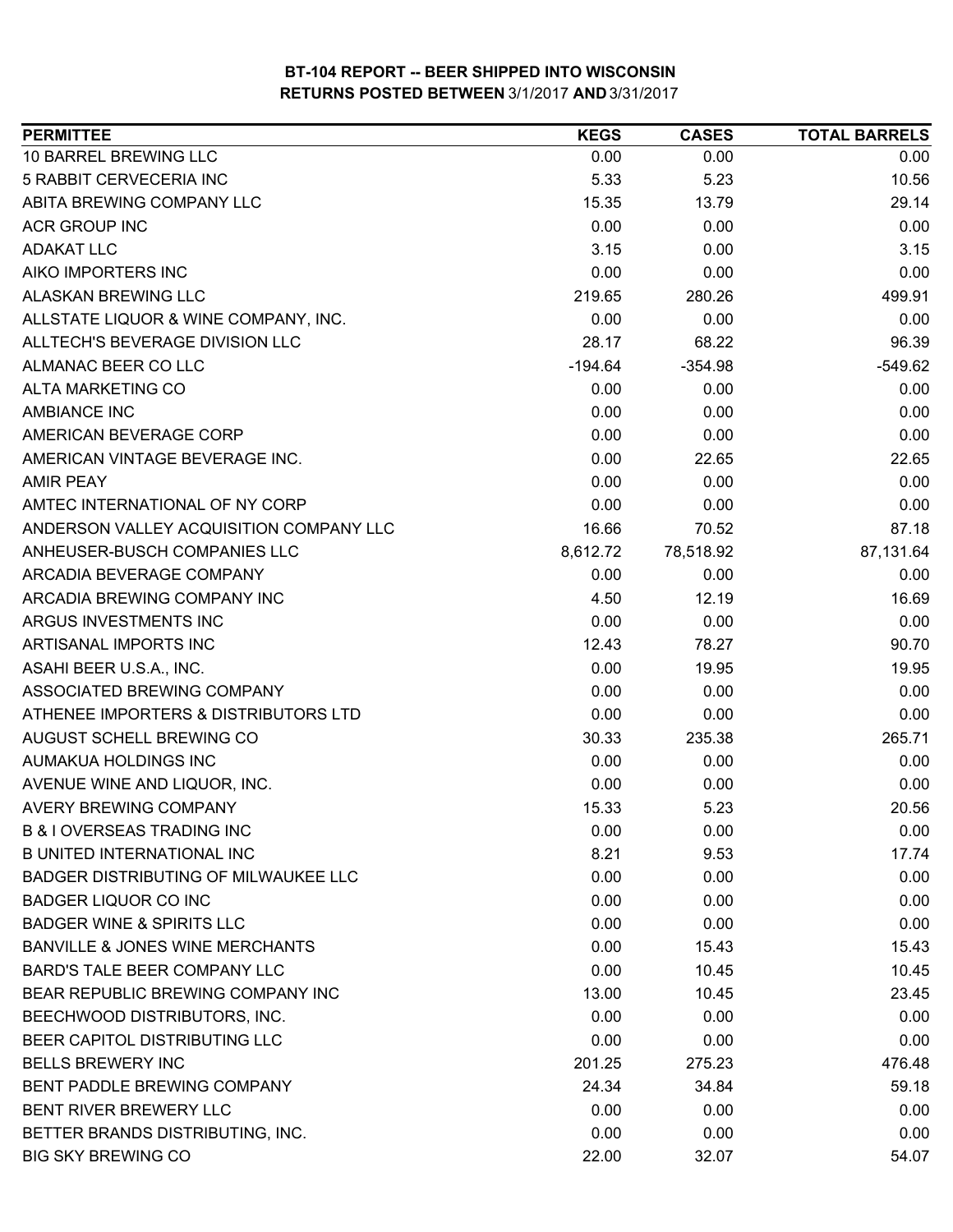| BILL'S DISTRIBUTING, LTD.<br>0.00<br>0.00<br>0.00<br><b>BINDING BRAUEREI USA INC</b><br>0.00<br>103.96<br>103.96<br><b>BLACK LIST BEER LLC</b><br>0.00<br>0.77<br>0.77<br><b>BLACKROCKS BREWERY LLC</b><br>2.00<br>8.28<br>6.28<br>BLUE POINT BREWING COMPANY INC<br>0.00<br>0.00<br>0.00<br><b>BOSTON BEER CORPORATION</b><br>318.67<br>2,289.10<br>1,970.43<br><b>BOULDER BEER INC</b><br>68.33<br>39.11<br>107.44<br>BRAU BROTHERS BREWING COMPANY, LLC<br>0.00<br>0.00<br>0.00<br>BREAKTHRU BEVERAGE GROUP LLC<br>0.00<br>0.00<br>0.00<br>BREAKTHRU BEVERAGE GROUP LLC<br>0.00<br>0.00<br>0.00<br>BREAKTHRU BEVERAGE WISCONSIN NORTH LLC<br>0.00<br>0.00<br>0.00<br><b>BRECKENRIDGE BREWERY LLC</b><br>0.00<br>0.00<br>0.00<br>2.82<br>11.30<br><b>BRIAN EWING</b><br>8.48<br><b>BROWN-FORMAN CORPORATION</b><br>0.00<br>238.26<br>238.26<br>0.00<br><b>BURNING BROTHERS BREWING LLC</b><br>0.00<br>0.00<br>0.00<br>0.00<br>C.J.W., INC.<br>0.00<br>175.50<br>742.79<br>918.29<br>CANAL STREET BREWING CO LLC<br>0.00<br>CAPITOL-HUSTING COMPANY, INC.<br>0.00<br>0.00<br><b>CAROLE MINOGUE</b><br>0.00<br>0.00<br>0.00<br>CARRIAGE HOUSE IMPORTS, LTD.<br>0.00<br>102.65<br>102.65<br>0.00<br>CASCADE BREWING COMPANY LLC<br>0.00<br>0.00<br>CENTRAL BEER DISTRIBUTORS, INC.<br>0.00<br>0.00<br>0.00<br>CHAS A BERNICK INC<br>11.10<br>24.31<br>13.21<br><b>CHATHAM IMPORTS INC</b><br>0.00<br>0.00<br>0.00<br>CHICAGO BREW WERKS INC<br>0.50<br>0.00<br>0.50<br><b>CHRISTIAN P SCHAEFER</b><br>0.00<br>0.00<br>0.00<br><b>CLASSIC BREWING COMPANY</b><br>0.00<br>0.00<br>0.00<br>COLD SPRING BREWING COMPANY<br>0.00<br>0.00<br>0.00<br>0.00<br><b>COMEBACK BREWING INC</b><br>0.00<br>0.00<br>CORONADO BREWING COMPANY INC<br>0.00<br>0.00<br>0.00<br>0.00<br>CRAFT BREW ALLIANCE INC<br>0.00<br>0.00<br><b>CRAFT REVOLUTION LLC</b><br>18.00<br>30.48<br>48.48<br><b>CROWN IMPORTS LLC</b><br>0.00<br>9,816.75<br>9,816.75<br><b>CUSTOM CALIFORNIA CRAFT BEER LLC</b><br>0.00<br>0.00<br>0.00<br>D&V INTERNATIONAL INC<br>0.00<br>0.00<br>0.00<br><b>DAILY CELLARS LLC</b><br>0.00<br>0.00<br>0.00<br><b>DANNY RAKOVIC</b><br>0.00<br>0.00<br>0.00<br>0.00<br>DEAN DISTRIBUTING, INC.<br>0.00<br>0.00<br>DEAN DISTRIBUTING, INC.<br>0.00<br>0.00<br>0.00<br><b>DELIA E RODRIGUEZ</b><br>0.00<br>0.00<br>0.00<br>DESCHUTES BREWERY INC<br>180.12<br>41.63<br>138.49<br><b>DESTIHL HOLDINGS LLC</b><br>0.00<br>0.00<br>0.00<br>DETROIT RIVERTOWN BREWING LLC<br>0.00<br>0.00<br>0.00<br>DIAGEO BEER COMPANY USA<br>5,644.82<br>1,451.33<br>4,193.49<br>DOANE DISTRIBUTING, INC.<br>0.00<br>0.00<br>0.00 | <b>PERMITTEE</b> | <b>KEGS</b> | <b>CASES</b> | <b>TOTAL BARRELS</b> |
|---------------------------------------------------------------------------------------------------------------------------------------------------------------------------------------------------------------------------------------------------------------------------------------------------------------------------------------------------------------------------------------------------------------------------------------------------------------------------------------------------------------------------------------------------------------------------------------------------------------------------------------------------------------------------------------------------------------------------------------------------------------------------------------------------------------------------------------------------------------------------------------------------------------------------------------------------------------------------------------------------------------------------------------------------------------------------------------------------------------------------------------------------------------------------------------------------------------------------------------------------------------------------------------------------------------------------------------------------------------------------------------------------------------------------------------------------------------------------------------------------------------------------------------------------------------------------------------------------------------------------------------------------------------------------------------------------------------------------------------------------------------------------------------------------------------------------------------------------------------------------------------------------------------------------------------------------------------------------------------------------------------------------------------------------------------------------------------------------------------------------------------------------------------------------------------------------------------------------------------------------------------------------------------------------------------------------------------------------------------------------------------------------------------------------------------------------------------------------------------------------------------------------------------------------------------------------------------------------------------|------------------|-------------|--------------|----------------------|
|                                                                                                                                                                                                                                                                                                                                                                                                                                                                                                                                                                                                                                                                                                                                                                                                                                                                                                                                                                                                                                                                                                                                                                                                                                                                                                                                                                                                                                                                                                                                                                                                                                                                                                                                                                                                                                                                                                                                                                                                                                                                                                                                                                                                                                                                                                                                                                                                                                                                                                                                                                                                               |                  |             |              |                      |
|                                                                                                                                                                                                                                                                                                                                                                                                                                                                                                                                                                                                                                                                                                                                                                                                                                                                                                                                                                                                                                                                                                                                                                                                                                                                                                                                                                                                                                                                                                                                                                                                                                                                                                                                                                                                                                                                                                                                                                                                                                                                                                                                                                                                                                                                                                                                                                                                                                                                                                                                                                                                               |                  |             |              |                      |
|                                                                                                                                                                                                                                                                                                                                                                                                                                                                                                                                                                                                                                                                                                                                                                                                                                                                                                                                                                                                                                                                                                                                                                                                                                                                                                                                                                                                                                                                                                                                                                                                                                                                                                                                                                                                                                                                                                                                                                                                                                                                                                                                                                                                                                                                                                                                                                                                                                                                                                                                                                                                               |                  |             |              |                      |
|                                                                                                                                                                                                                                                                                                                                                                                                                                                                                                                                                                                                                                                                                                                                                                                                                                                                                                                                                                                                                                                                                                                                                                                                                                                                                                                                                                                                                                                                                                                                                                                                                                                                                                                                                                                                                                                                                                                                                                                                                                                                                                                                                                                                                                                                                                                                                                                                                                                                                                                                                                                                               |                  |             |              |                      |
|                                                                                                                                                                                                                                                                                                                                                                                                                                                                                                                                                                                                                                                                                                                                                                                                                                                                                                                                                                                                                                                                                                                                                                                                                                                                                                                                                                                                                                                                                                                                                                                                                                                                                                                                                                                                                                                                                                                                                                                                                                                                                                                                                                                                                                                                                                                                                                                                                                                                                                                                                                                                               |                  |             |              |                      |
|                                                                                                                                                                                                                                                                                                                                                                                                                                                                                                                                                                                                                                                                                                                                                                                                                                                                                                                                                                                                                                                                                                                                                                                                                                                                                                                                                                                                                                                                                                                                                                                                                                                                                                                                                                                                                                                                                                                                                                                                                                                                                                                                                                                                                                                                                                                                                                                                                                                                                                                                                                                                               |                  |             |              |                      |
|                                                                                                                                                                                                                                                                                                                                                                                                                                                                                                                                                                                                                                                                                                                                                                                                                                                                                                                                                                                                                                                                                                                                                                                                                                                                                                                                                                                                                                                                                                                                                                                                                                                                                                                                                                                                                                                                                                                                                                                                                                                                                                                                                                                                                                                                                                                                                                                                                                                                                                                                                                                                               |                  |             |              |                      |
|                                                                                                                                                                                                                                                                                                                                                                                                                                                                                                                                                                                                                                                                                                                                                                                                                                                                                                                                                                                                                                                                                                                                                                                                                                                                                                                                                                                                                                                                                                                                                                                                                                                                                                                                                                                                                                                                                                                                                                                                                                                                                                                                                                                                                                                                                                                                                                                                                                                                                                                                                                                                               |                  |             |              |                      |
|                                                                                                                                                                                                                                                                                                                                                                                                                                                                                                                                                                                                                                                                                                                                                                                                                                                                                                                                                                                                                                                                                                                                                                                                                                                                                                                                                                                                                                                                                                                                                                                                                                                                                                                                                                                                                                                                                                                                                                                                                                                                                                                                                                                                                                                                                                                                                                                                                                                                                                                                                                                                               |                  |             |              |                      |
|                                                                                                                                                                                                                                                                                                                                                                                                                                                                                                                                                                                                                                                                                                                                                                                                                                                                                                                                                                                                                                                                                                                                                                                                                                                                                                                                                                                                                                                                                                                                                                                                                                                                                                                                                                                                                                                                                                                                                                                                                                                                                                                                                                                                                                                                                                                                                                                                                                                                                                                                                                                                               |                  |             |              |                      |
|                                                                                                                                                                                                                                                                                                                                                                                                                                                                                                                                                                                                                                                                                                                                                                                                                                                                                                                                                                                                                                                                                                                                                                                                                                                                                                                                                                                                                                                                                                                                                                                                                                                                                                                                                                                                                                                                                                                                                                                                                                                                                                                                                                                                                                                                                                                                                                                                                                                                                                                                                                                                               |                  |             |              |                      |
|                                                                                                                                                                                                                                                                                                                                                                                                                                                                                                                                                                                                                                                                                                                                                                                                                                                                                                                                                                                                                                                                                                                                                                                                                                                                                                                                                                                                                                                                                                                                                                                                                                                                                                                                                                                                                                                                                                                                                                                                                                                                                                                                                                                                                                                                                                                                                                                                                                                                                                                                                                                                               |                  |             |              |                      |
|                                                                                                                                                                                                                                                                                                                                                                                                                                                                                                                                                                                                                                                                                                                                                                                                                                                                                                                                                                                                                                                                                                                                                                                                                                                                                                                                                                                                                                                                                                                                                                                                                                                                                                                                                                                                                                                                                                                                                                                                                                                                                                                                                                                                                                                                                                                                                                                                                                                                                                                                                                                                               |                  |             |              |                      |
|                                                                                                                                                                                                                                                                                                                                                                                                                                                                                                                                                                                                                                                                                                                                                                                                                                                                                                                                                                                                                                                                                                                                                                                                                                                                                                                                                                                                                                                                                                                                                                                                                                                                                                                                                                                                                                                                                                                                                                                                                                                                                                                                                                                                                                                                                                                                                                                                                                                                                                                                                                                                               |                  |             |              |                      |
|                                                                                                                                                                                                                                                                                                                                                                                                                                                                                                                                                                                                                                                                                                                                                                                                                                                                                                                                                                                                                                                                                                                                                                                                                                                                                                                                                                                                                                                                                                                                                                                                                                                                                                                                                                                                                                                                                                                                                                                                                                                                                                                                                                                                                                                                                                                                                                                                                                                                                                                                                                                                               |                  |             |              |                      |
|                                                                                                                                                                                                                                                                                                                                                                                                                                                                                                                                                                                                                                                                                                                                                                                                                                                                                                                                                                                                                                                                                                                                                                                                                                                                                                                                                                                                                                                                                                                                                                                                                                                                                                                                                                                                                                                                                                                                                                                                                                                                                                                                                                                                                                                                                                                                                                                                                                                                                                                                                                                                               |                  |             |              |                      |
|                                                                                                                                                                                                                                                                                                                                                                                                                                                                                                                                                                                                                                                                                                                                                                                                                                                                                                                                                                                                                                                                                                                                                                                                                                                                                                                                                                                                                                                                                                                                                                                                                                                                                                                                                                                                                                                                                                                                                                                                                                                                                                                                                                                                                                                                                                                                                                                                                                                                                                                                                                                                               |                  |             |              |                      |
|                                                                                                                                                                                                                                                                                                                                                                                                                                                                                                                                                                                                                                                                                                                                                                                                                                                                                                                                                                                                                                                                                                                                                                                                                                                                                                                                                                                                                                                                                                                                                                                                                                                                                                                                                                                                                                                                                                                                                                                                                                                                                                                                                                                                                                                                                                                                                                                                                                                                                                                                                                                                               |                  |             |              |                      |
|                                                                                                                                                                                                                                                                                                                                                                                                                                                                                                                                                                                                                                                                                                                                                                                                                                                                                                                                                                                                                                                                                                                                                                                                                                                                                                                                                                                                                                                                                                                                                                                                                                                                                                                                                                                                                                                                                                                                                                                                                                                                                                                                                                                                                                                                                                                                                                                                                                                                                                                                                                                                               |                  |             |              |                      |
|                                                                                                                                                                                                                                                                                                                                                                                                                                                                                                                                                                                                                                                                                                                                                                                                                                                                                                                                                                                                                                                                                                                                                                                                                                                                                                                                                                                                                                                                                                                                                                                                                                                                                                                                                                                                                                                                                                                                                                                                                                                                                                                                                                                                                                                                                                                                                                                                                                                                                                                                                                                                               |                  |             |              |                      |
|                                                                                                                                                                                                                                                                                                                                                                                                                                                                                                                                                                                                                                                                                                                                                                                                                                                                                                                                                                                                                                                                                                                                                                                                                                                                                                                                                                                                                                                                                                                                                                                                                                                                                                                                                                                                                                                                                                                                                                                                                                                                                                                                                                                                                                                                                                                                                                                                                                                                                                                                                                                                               |                  |             |              |                      |
|                                                                                                                                                                                                                                                                                                                                                                                                                                                                                                                                                                                                                                                                                                                                                                                                                                                                                                                                                                                                                                                                                                                                                                                                                                                                                                                                                                                                                                                                                                                                                                                                                                                                                                                                                                                                                                                                                                                                                                                                                                                                                                                                                                                                                                                                                                                                                                                                                                                                                                                                                                                                               |                  |             |              |                      |
|                                                                                                                                                                                                                                                                                                                                                                                                                                                                                                                                                                                                                                                                                                                                                                                                                                                                                                                                                                                                                                                                                                                                                                                                                                                                                                                                                                                                                                                                                                                                                                                                                                                                                                                                                                                                                                                                                                                                                                                                                                                                                                                                                                                                                                                                                                                                                                                                                                                                                                                                                                                                               |                  |             |              |                      |
|                                                                                                                                                                                                                                                                                                                                                                                                                                                                                                                                                                                                                                                                                                                                                                                                                                                                                                                                                                                                                                                                                                                                                                                                                                                                                                                                                                                                                                                                                                                                                                                                                                                                                                                                                                                                                                                                                                                                                                                                                                                                                                                                                                                                                                                                                                                                                                                                                                                                                                                                                                                                               |                  |             |              |                      |
|                                                                                                                                                                                                                                                                                                                                                                                                                                                                                                                                                                                                                                                                                                                                                                                                                                                                                                                                                                                                                                                                                                                                                                                                                                                                                                                                                                                                                                                                                                                                                                                                                                                                                                                                                                                                                                                                                                                                                                                                                                                                                                                                                                                                                                                                                                                                                                                                                                                                                                                                                                                                               |                  |             |              |                      |
|                                                                                                                                                                                                                                                                                                                                                                                                                                                                                                                                                                                                                                                                                                                                                                                                                                                                                                                                                                                                                                                                                                                                                                                                                                                                                                                                                                                                                                                                                                                                                                                                                                                                                                                                                                                                                                                                                                                                                                                                                                                                                                                                                                                                                                                                                                                                                                                                                                                                                                                                                                                                               |                  |             |              |                      |
|                                                                                                                                                                                                                                                                                                                                                                                                                                                                                                                                                                                                                                                                                                                                                                                                                                                                                                                                                                                                                                                                                                                                                                                                                                                                                                                                                                                                                                                                                                                                                                                                                                                                                                                                                                                                                                                                                                                                                                                                                                                                                                                                                                                                                                                                                                                                                                                                                                                                                                                                                                                                               |                  |             |              |                      |
|                                                                                                                                                                                                                                                                                                                                                                                                                                                                                                                                                                                                                                                                                                                                                                                                                                                                                                                                                                                                                                                                                                                                                                                                                                                                                                                                                                                                                                                                                                                                                                                                                                                                                                                                                                                                                                                                                                                                                                                                                                                                                                                                                                                                                                                                                                                                                                                                                                                                                                                                                                                                               |                  |             |              |                      |
|                                                                                                                                                                                                                                                                                                                                                                                                                                                                                                                                                                                                                                                                                                                                                                                                                                                                                                                                                                                                                                                                                                                                                                                                                                                                                                                                                                                                                                                                                                                                                                                                                                                                                                                                                                                                                                                                                                                                                                                                                                                                                                                                                                                                                                                                                                                                                                                                                                                                                                                                                                                                               |                  |             |              |                      |
|                                                                                                                                                                                                                                                                                                                                                                                                                                                                                                                                                                                                                                                                                                                                                                                                                                                                                                                                                                                                                                                                                                                                                                                                                                                                                                                                                                                                                                                                                                                                                                                                                                                                                                                                                                                                                                                                                                                                                                                                                                                                                                                                                                                                                                                                                                                                                                                                                                                                                                                                                                                                               |                  |             |              |                      |
|                                                                                                                                                                                                                                                                                                                                                                                                                                                                                                                                                                                                                                                                                                                                                                                                                                                                                                                                                                                                                                                                                                                                                                                                                                                                                                                                                                                                                                                                                                                                                                                                                                                                                                                                                                                                                                                                                                                                                                                                                                                                                                                                                                                                                                                                                                                                                                                                                                                                                                                                                                                                               |                  |             |              |                      |
|                                                                                                                                                                                                                                                                                                                                                                                                                                                                                                                                                                                                                                                                                                                                                                                                                                                                                                                                                                                                                                                                                                                                                                                                                                                                                                                                                                                                                                                                                                                                                                                                                                                                                                                                                                                                                                                                                                                                                                                                                                                                                                                                                                                                                                                                                                                                                                                                                                                                                                                                                                                                               |                  |             |              |                      |
|                                                                                                                                                                                                                                                                                                                                                                                                                                                                                                                                                                                                                                                                                                                                                                                                                                                                                                                                                                                                                                                                                                                                                                                                                                                                                                                                                                                                                                                                                                                                                                                                                                                                                                                                                                                                                                                                                                                                                                                                                                                                                                                                                                                                                                                                                                                                                                                                                                                                                                                                                                                                               |                  |             |              |                      |
|                                                                                                                                                                                                                                                                                                                                                                                                                                                                                                                                                                                                                                                                                                                                                                                                                                                                                                                                                                                                                                                                                                                                                                                                                                                                                                                                                                                                                                                                                                                                                                                                                                                                                                                                                                                                                                                                                                                                                                                                                                                                                                                                                                                                                                                                                                                                                                                                                                                                                                                                                                                                               |                  |             |              |                      |
|                                                                                                                                                                                                                                                                                                                                                                                                                                                                                                                                                                                                                                                                                                                                                                                                                                                                                                                                                                                                                                                                                                                                                                                                                                                                                                                                                                                                                                                                                                                                                                                                                                                                                                                                                                                                                                                                                                                                                                                                                                                                                                                                                                                                                                                                                                                                                                                                                                                                                                                                                                                                               |                  |             |              |                      |
|                                                                                                                                                                                                                                                                                                                                                                                                                                                                                                                                                                                                                                                                                                                                                                                                                                                                                                                                                                                                                                                                                                                                                                                                                                                                                                                                                                                                                                                                                                                                                                                                                                                                                                                                                                                                                                                                                                                                                                                                                                                                                                                                                                                                                                                                                                                                                                                                                                                                                                                                                                                                               |                  |             |              |                      |
|                                                                                                                                                                                                                                                                                                                                                                                                                                                                                                                                                                                                                                                                                                                                                                                                                                                                                                                                                                                                                                                                                                                                                                                                                                                                                                                                                                                                                                                                                                                                                                                                                                                                                                                                                                                                                                                                                                                                                                                                                                                                                                                                                                                                                                                                                                                                                                                                                                                                                                                                                                                                               |                  |             |              |                      |
|                                                                                                                                                                                                                                                                                                                                                                                                                                                                                                                                                                                                                                                                                                                                                                                                                                                                                                                                                                                                                                                                                                                                                                                                                                                                                                                                                                                                                                                                                                                                                                                                                                                                                                                                                                                                                                                                                                                                                                                                                                                                                                                                                                                                                                                                                                                                                                                                                                                                                                                                                                                                               |                  |             |              |                      |
|                                                                                                                                                                                                                                                                                                                                                                                                                                                                                                                                                                                                                                                                                                                                                                                                                                                                                                                                                                                                                                                                                                                                                                                                                                                                                                                                                                                                                                                                                                                                                                                                                                                                                                                                                                                                                                                                                                                                                                                                                                                                                                                                                                                                                                                                                                                                                                                                                                                                                                                                                                                                               |                  |             |              |                      |
|                                                                                                                                                                                                                                                                                                                                                                                                                                                                                                                                                                                                                                                                                                                                                                                                                                                                                                                                                                                                                                                                                                                                                                                                                                                                                                                                                                                                                                                                                                                                                                                                                                                                                                                                                                                                                                                                                                                                                                                                                                                                                                                                                                                                                                                                                                                                                                                                                                                                                                                                                                                                               |                  |             |              |                      |
|                                                                                                                                                                                                                                                                                                                                                                                                                                                                                                                                                                                                                                                                                                                                                                                                                                                                                                                                                                                                                                                                                                                                                                                                                                                                                                                                                                                                                                                                                                                                                                                                                                                                                                                                                                                                                                                                                                                                                                                                                                                                                                                                                                                                                                                                                                                                                                                                                                                                                                                                                                                                               |                  |             |              |                      |
|                                                                                                                                                                                                                                                                                                                                                                                                                                                                                                                                                                                                                                                                                                                                                                                                                                                                                                                                                                                                                                                                                                                                                                                                                                                                                                                                                                                                                                                                                                                                                                                                                                                                                                                                                                                                                                                                                                                                                                                                                                                                                                                                                                                                                                                                                                                                                                                                                                                                                                                                                                                                               |                  |             |              |                      |
|                                                                                                                                                                                                                                                                                                                                                                                                                                                                                                                                                                                                                                                                                                                                                                                                                                                                                                                                                                                                                                                                                                                                                                                                                                                                                                                                                                                                                                                                                                                                                                                                                                                                                                                                                                                                                                                                                                                                                                                                                                                                                                                                                                                                                                                                                                                                                                                                                                                                                                                                                                                                               |                  |             |              |                      |
|                                                                                                                                                                                                                                                                                                                                                                                                                                                                                                                                                                                                                                                                                                                                                                                                                                                                                                                                                                                                                                                                                                                                                                                                                                                                                                                                                                                                                                                                                                                                                                                                                                                                                                                                                                                                                                                                                                                                                                                                                                                                                                                                                                                                                                                                                                                                                                                                                                                                                                                                                                                                               |                  |             |              |                      |
|                                                                                                                                                                                                                                                                                                                                                                                                                                                                                                                                                                                                                                                                                                                                                                                                                                                                                                                                                                                                                                                                                                                                                                                                                                                                                                                                                                                                                                                                                                                                                                                                                                                                                                                                                                                                                                                                                                                                                                                                                                                                                                                                                                                                                                                                                                                                                                                                                                                                                                                                                                                                               |                  |             |              |                      |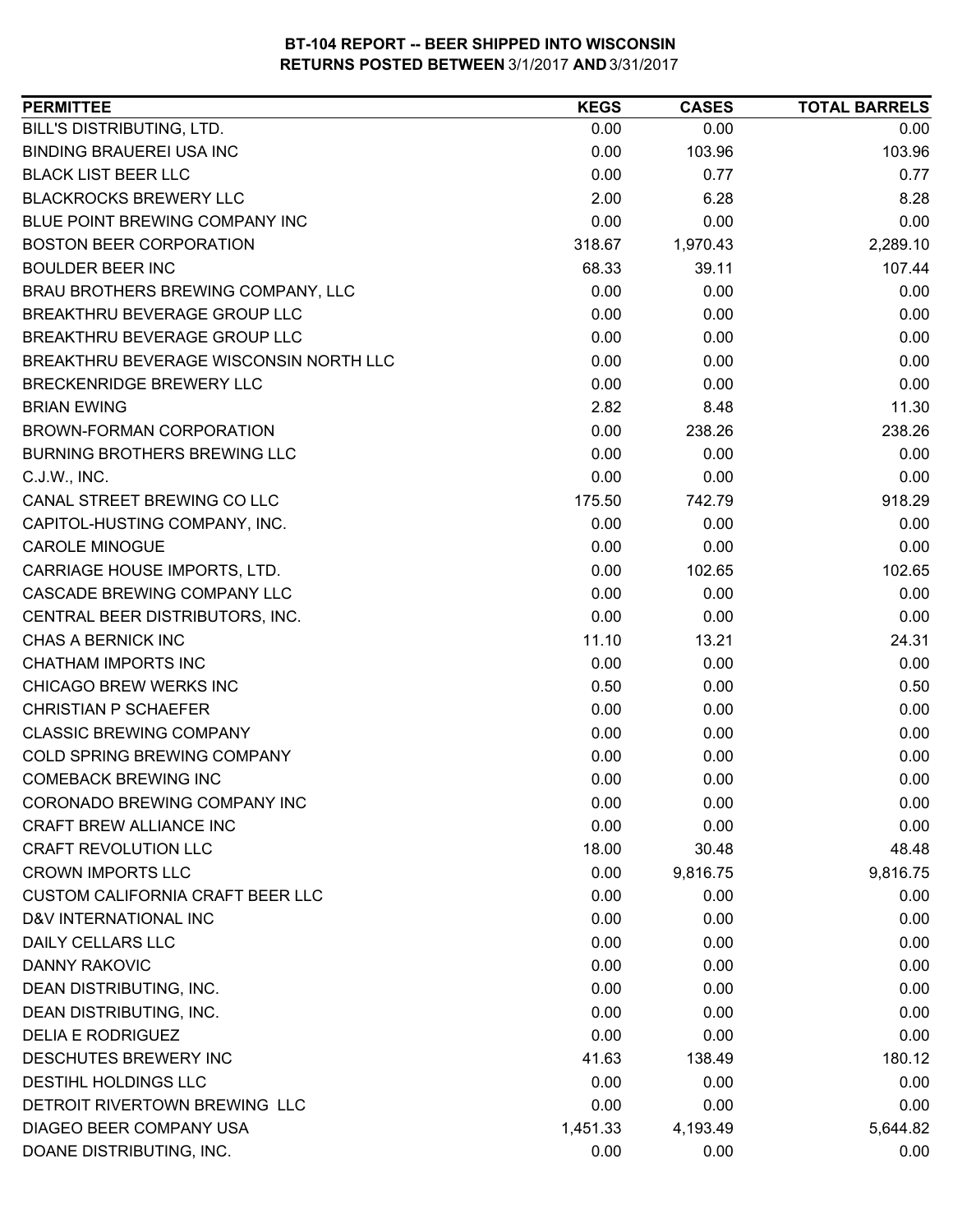| <b>PERMITTEE</b>                            | <b>KEGS</b> | <b>CASES</b> | <b>TOTAL BARRELS</b> |
|---------------------------------------------|-------------|--------------|----------------------|
| DOGFISH HEAD CRAFT BREWERY LLC              | 79.69       | 203.71       | 283.40               |
| <b>DOYNA LTD</b>                            | 0.00        | 0.00         | 0.00                 |
| DUVEL MOORTGAT USA LTD                      | 10.00       | 23.55        | 33.55                |
| E & J GALLO WINERY                          | 0.00        | 35.43        | 35.43                |
| EASTERN LIQUORS USA INC                     | 0.00        | 0.00         | 0.00                 |
| EL DORADO BEVERAGE CO                       | 0.00        | 0.00         | 0.00                 |
| ELYSIAN BREWING COMPANY INC                 | 0.00        | 0.00         | 0.00                 |
| <b>EPIC BREWING COMPANY LLC</b>             | 0.00        | 0.00         | 0.00                 |
| EPIC BREWING COMPANY LLC                    | 12.25       | 29.63        | 41.88                |
| FABIANO BROTHERS - WISCONSIN LLC            | 0.00        | 0.00         | 0.00                 |
| FEDERATION OF BEER INC                      | 0.00        | 0.00         | 0.00                 |
| FLANIGAN DISTRIBUTING OF DOOR COUNTY, INC.  | 0.00        | 0.00         | 0.00                 |
| FLYING DOG BREWERY LLLP                     | 0.00        | 0.00         | 0.00                 |
| FOUR SEASONS BEER DISTRIBUTORS INC          | 0.00        | 0.00         | 0.00                 |
| FRANK BEER DISTRIBUTORS, INC.               | 0.00        | 0.00         | 0.00                 |
| FRANK BEER SOUTH LLC                        | 0.00        | 0.00         | 0.00                 |
| FRANK LIQUOR COMPANY, INC.                  | 0.00        | 0.00         | 0.00                 |
| FRANK LIQUORS OF LA CROSSE, INC.            | 0.00        | 0.00         | 0.00                 |
| FRANKENMUTH BREWING COMPANY                 | 0.00        | 0.00         | 0.00                 |
| FRED R KARM JR                              | 0.16        | 1.97         | 2.13                 |
| FULTON STREET BREWERY LLC                   | 0.00        | 0.00         | 0.00                 |
| <b>G &amp; F DISTRIBUTING INC</b>           | 0.00        | 0.00         | 0.00                 |
| <b>G K SKAGGS INC</b>                       | 0.00        | 0.00         | 0.00                 |
| GARY'S CORPORATION OF OAK CREEK             | 0.00        | 0.00         | 0.00                 |
| GB SALES MILWAUKEE, INC.                    | 0.00        | 0.00         | 0.00                 |
| GELOSO BEVERAGE GROUP LLC                   | 0.00        | 0.00         | 0.00                 |
| GENERAL BEER DISTRIBUTORS CO.               | 0.00        | 0.00         | 0.00                 |
| <b>GENERAL BEER-NORTHEAST INC</b>           | 0.00        | 0.00         | 0.00                 |
| GENERAL BEER-NORTHEAST INC                  | 0.00        | 0.00         | 0.00                 |
| GENERAL BEER-NORTHWEST, INC.                | 0.00        | 0.00         | 0.00                 |
| GENERAL BEER-NORTHWEST, INC.                | 0.00        | 0.00         | 0.00                 |
| GENERAL BEVERAGE SALES CO.                  | 0.00        | 0.00         | 0.00                 |
| GENERAL BEVERAGE SALES CO. -- OSHKOSH       | 0.00        | 0.00         | 0.00                 |
| <b>GENERAL BEVERAGE SALES CO.-MILWAUKEE</b> | 0.00        | 0.00         | 0.00                 |
| <b>GFBC INC</b>                             | 8.67        | 52.14        | 60.81                |
| <b>GLOBAL VILLAGE IMPORTS LLC</b>           | 0.00        | 0.00         | 0.00                 |
| <b>GLORIA R RAGSDALE</b>                    | 0.00        | 0.00         | 0.00                 |
| <b>GMB PARTNERS LLC</b>                     | 81.83       | 186.28       | 268.11               |
| <b>GREAT CENTRAL BREWING LLC</b>            | 6.00        | 87.00        | 93.00                |
| <b>GREGORY S HARDMAN</b>                    | 0.00        | 0.00         | 0.00                 |
| <b>GTBC LLC</b>                             | 0.00        | 0.00         | 0.00                 |
| H C FOODS CO LTD                            | 0.00        | 0.00         | 0.00                 |
| HARDYWOOD PARK CRAFT BREWERY LLC            | 0.00        | 0.00         | 0.00                 |
| HARPOON DISTRIBUTING COMPANY                | 0.00        | 0.00         | 0.00                 |
| HARVEST MOON BREWING LLP                    | 0.00        | 0.00         | 0.00                 |
|                                             |             |              |                      |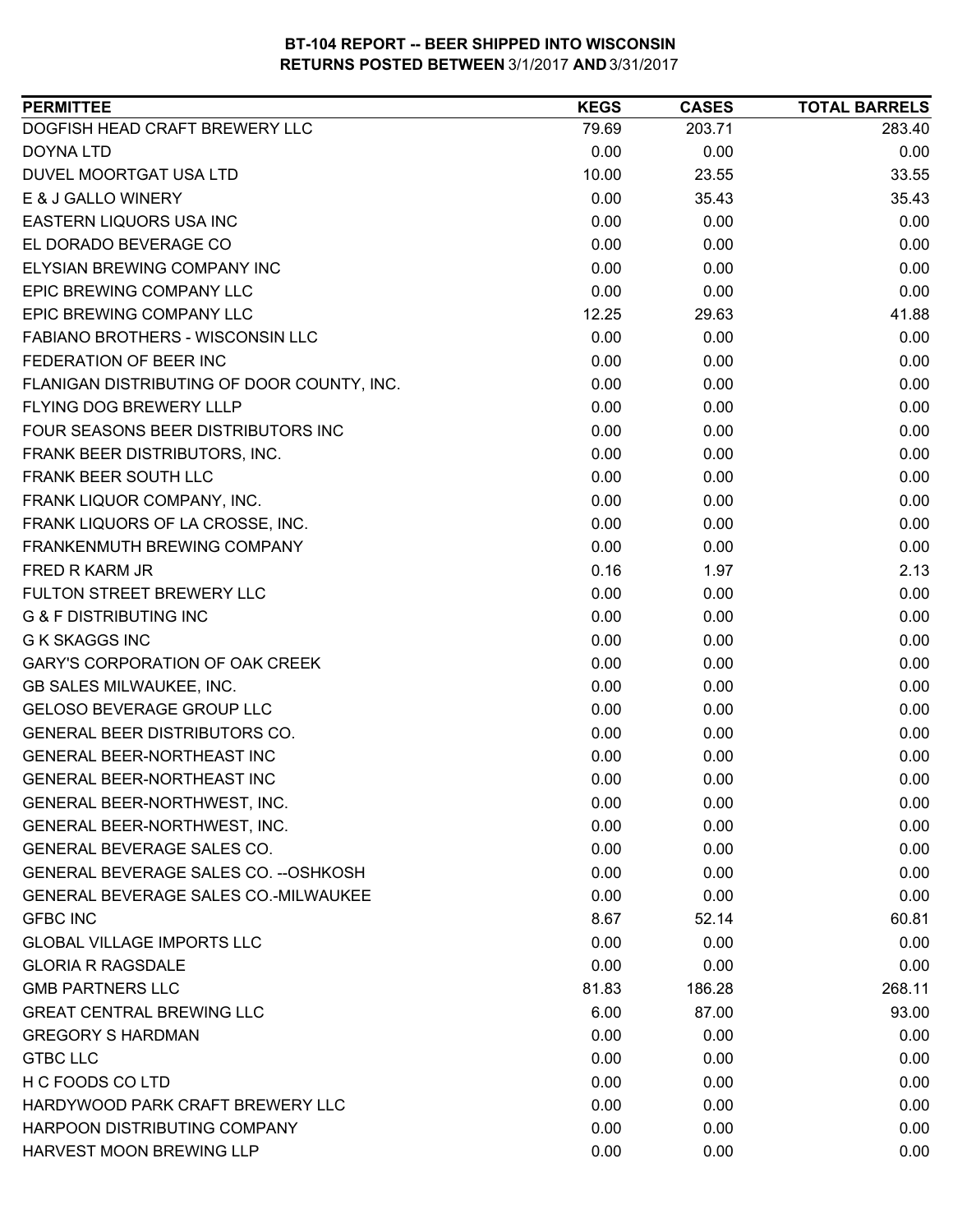| HEINEKEN USA INCORPORATED<br>2,664.14<br>2,791.85<br>127.71<br>HENDRICKS BEVERAGE, INC.<br>0.00<br>0.00<br>0.00<br>HIGH COUNTRY BREWERY INC<br>0.00<br>0.00<br>0.00<br>HOME BREW MART INC<br>96.71<br>111.48<br>208.19<br>HOP BUTCHER FOR THE WORLD LLC<br>0.00<br>0.00<br>0.00<br><b>ILLYRIAN IMPORT INC</b><br>0.00<br>0.00<br>0.00<br><b>INDEED BREWING COMPANY LLC</b><br>0.00<br>0.70<br>0.70<br>213.31<br><b>INDIAN PEAKS BREWING COMPANY</b><br>80.50<br>132.81<br>0.00<br>0.00<br>0.00<br>IRL, INCORPORATED<br><b>IRON HORSE BEVERAGE LLC</b><br>0.00<br>0.00<br>0.00<br><b>JAW PROPERTIES LLC</b><br>0.00<br>0.00<br>0.00<br>0.00<br><b>JDZ INC</b><br>0.00<br>0.00<br>0.00<br>0.00<br>0.00<br><b>JOHN J COLLETTI</b><br>JOHNSON BROTHERS OF WISCONSIN INC<br>0.00<br>77.29<br>77.29<br><b>JOM WINE &amp; SPIRITS INC</b><br>0.00<br>0.00<br>0.00<br>0.00<br>0.00<br>JOSEPH JAMES BREWING CO INC<br>0.00<br>9.34<br>54.34<br><b>JOSHUA DETH</b><br>45.00<br>KAY BEER DISTRIBUTING, INC.<br>0.00<br>0.00<br>0.00<br><b>KEWEENAW BREWING CO LLC</b><br>71.23<br>47.50<br>23.73<br>233.67<br>KOOCHENVAGNERS BREWING COMPANY<br>46.85<br>186.82<br>KYSELA PERE ET FILS LTD<br>0.00<br>0.00<br>0.00<br>LA CROSSE BEVERAGE LLC<br>0.00<br>0.00<br>0.00<br>LABATT USA OPERATING CO LLC<br>35.33<br>1,619.08<br>1,654.41<br><b>LAGUNITAS BREWING CO</b><br>309.46<br>440.96<br>131.50<br>0.00<br>LAKE SUPERIOR BREWING CO LLC<br>0.00<br>0.00<br>LARRY'S DISTRIBUTING CO., INC.<br>0.00<br>0.00<br>0.00<br>LEAMON MERCANTILE CO. CORP<br>0.00<br>0.00<br>0.00<br>LEE BEVERAGE OF WISCONSIN LLC<br>0.00<br>0.00<br>0.00<br>LEE BEVERAGE OF WISCONSIN LLC<br>0.00<br>0.00<br>0.00<br>LEE BEVERAGE OF WISCONSIN LLC<br>0.00<br>0.00<br>0.00<br>0.00<br>LEFT COAST BREWING CO<br>0.00<br>0.00<br><b>LENA BEVERAGE COMPANY</b><br>0.68<br>1.01<br>0.33<br>LIFT BRIDGE BREWING TECHNOLOGIES LLC<br>9.66<br>5.81<br>15.47<br>LOUIS GLUNZ BEER INC<br>1.70<br>37.15<br>38.85<br><b>LUCID BREWING LLC</b><br>0.00<br>0.00<br>0.00<br>MAD RIVER BREWING COMPANY INC<br>0.00<br>0.00<br>0.00<br><b>MANKATO BREWERY LLC</b><br>0.00<br>0.00<br>0.00<br>MANNEKEN-BRUSSEL IMPORTS INC<br>2.73<br>6.40<br>3.67<br>MARK ANTHONY BRANDS INC<br>294.39<br>0.00<br>294.39<br>MASSACHUSETTS BEVERAGE ALLIANCE LLC<br>0.00<br>0.00<br>0.00<br>MERCHANT DU VIN CORPORATION<br>7.66<br>42.45<br>34.79<br>METROPOLITAN BREWING LLC<br>21.83<br>6.11<br>27.94<br><b>MHW LTD</b><br>0.00<br>0.00<br>0.00<br>62.67<br>MICHAEL G ANSAY<br>30.70<br>31.97<br>MICHAUD DISTRIBUTING INC<br>0.00<br>0.00<br>0.00 | <b>PERMITTEE</b> | <b>KEGS</b> | <b>CASES</b> | <b>TOTAL BARRELS</b> |
|-----------------------------------------------------------------------------------------------------------------------------------------------------------------------------------------------------------------------------------------------------------------------------------------------------------------------------------------------------------------------------------------------------------------------------------------------------------------------------------------------------------------------------------------------------------------------------------------------------------------------------------------------------------------------------------------------------------------------------------------------------------------------------------------------------------------------------------------------------------------------------------------------------------------------------------------------------------------------------------------------------------------------------------------------------------------------------------------------------------------------------------------------------------------------------------------------------------------------------------------------------------------------------------------------------------------------------------------------------------------------------------------------------------------------------------------------------------------------------------------------------------------------------------------------------------------------------------------------------------------------------------------------------------------------------------------------------------------------------------------------------------------------------------------------------------------------------------------------------------------------------------------------------------------------------------------------------------------------------------------------------------------------------------------------------------------------------------------------------------------------------------------------------------------------------------------------------------------------------------------------------------------------------------------------------------------------------------------------------------------------------------------------------------------------------------------------------------------------------------------------------------------------------------------------------------------------------------|------------------|-------------|--------------|----------------------|
|                                                                                                                                                                                                                                                                                                                                                                                                                                                                                                                                                                                                                                                                                                                                                                                                                                                                                                                                                                                                                                                                                                                                                                                                                                                                                                                                                                                                                                                                                                                                                                                                                                                                                                                                                                                                                                                                                                                                                                                                                                                                                                                                                                                                                                                                                                                                                                                                                                                                                                                                                                                   |                  |             |              |                      |
|                                                                                                                                                                                                                                                                                                                                                                                                                                                                                                                                                                                                                                                                                                                                                                                                                                                                                                                                                                                                                                                                                                                                                                                                                                                                                                                                                                                                                                                                                                                                                                                                                                                                                                                                                                                                                                                                                                                                                                                                                                                                                                                                                                                                                                                                                                                                                                                                                                                                                                                                                                                   |                  |             |              |                      |
|                                                                                                                                                                                                                                                                                                                                                                                                                                                                                                                                                                                                                                                                                                                                                                                                                                                                                                                                                                                                                                                                                                                                                                                                                                                                                                                                                                                                                                                                                                                                                                                                                                                                                                                                                                                                                                                                                                                                                                                                                                                                                                                                                                                                                                                                                                                                                                                                                                                                                                                                                                                   |                  |             |              |                      |
|                                                                                                                                                                                                                                                                                                                                                                                                                                                                                                                                                                                                                                                                                                                                                                                                                                                                                                                                                                                                                                                                                                                                                                                                                                                                                                                                                                                                                                                                                                                                                                                                                                                                                                                                                                                                                                                                                                                                                                                                                                                                                                                                                                                                                                                                                                                                                                                                                                                                                                                                                                                   |                  |             |              |                      |
|                                                                                                                                                                                                                                                                                                                                                                                                                                                                                                                                                                                                                                                                                                                                                                                                                                                                                                                                                                                                                                                                                                                                                                                                                                                                                                                                                                                                                                                                                                                                                                                                                                                                                                                                                                                                                                                                                                                                                                                                                                                                                                                                                                                                                                                                                                                                                                                                                                                                                                                                                                                   |                  |             |              |                      |
|                                                                                                                                                                                                                                                                                                                                                                                                                                                                                                                                                                                                                                                                                                                                                                                                                                                                                                                                                                                                                                                                                                                                                                                                                                                                                                                                                                                                                                                                                                                                                                                                                                                                                                                                                                                                                                                                                                                                                                                                                                                                                                                                                                                                                                                                                                                                                                                                                                                                                                                                                                                   |                  |             |              |                      |
|                                                                                                                                                                                                                                                                                                                                                                                                                                                                                                                                                                                                                                                                                                                                                                                                                                                                                                                                                                                                                                                                                                                                                                                                                                                                                                                                                                                                                                                                                                                                                                                                                                                                                                                                                                                                                                                                                                                                                                                                                                                                                                                                                                                                                                                                                                                                                                                                                                                                                                                                                                                   |                  |             |              |                      |
|                                                                                                                                                                                                                                                                                                                                                                                                                                                                                                                                                                                                                                                                                                                                                                                                                                                                                                                                                                                                                                                                                                                                                                                                                                                                                                                                                                                                                                                                                                                                                                                                                                                                                                                                                                                                                                                                                                                                                                                                                                                                                                                                                                                                                                                                                                                                                                                                                                                                                                                                                                                   |                  |             |              |                      |
|                                                                                                                                                                                                                                                                                                                                                                                                                                                                                                                                                                                                                                                                                                                                                                                                                                                                                                                                                                                                                                                                                                                                                                                                                                                                                                                                                                                                                                                                                                                                                                                                                                                                                                                                                                                                                                                                                                                                                                                                                                                                                                                                                                                                                                                                                                                                                                                                                                                                                                                                                                                   |                  |             |              |                      |
|                                                                                                                                                                                                                                                                                                                                                                                                                                                                                                                                                                                                                                                                                                                                                                                                                                                                                                                                                                                                                                                                                                                                                                                                                                                                                                                                                                                                                                                                                                                                                                                                                                                                                                                                                                                                                                                                                                                                                                                                                                                                                                                                                                                                                                                                                                                                                                                                                                                                                                                                                                                   |                  |             |              |                      |
|                                                                                                                                                                                                                                                                                                                                                                                                                                                                                                                                                                                                                                                                                                                                                                                                                                                                                                                                                                                                                                                                                                                                                                                                                                                                                                                                                                                                                                                                                                                                                                                                                                                                                                                                                                                                                                                                                                                                                                                                                                                                                                                                                                                                                                                                                                                                                                                                                                                                                                                                                                                   |                  |             |              |                      |
|                                                                                                                                                                                                                                                                                                                                                                                                                                                                                                                                                                                                                                                                                                                                                                                                                                                                                                                                                                                                                                                                                                                                                                                                                                                                                                                                                                                                                                                                                                                                                                                                                                                                                                                                                                                                                                                                                                                                                                                                                                                                                                                                                                                                                                                                                                                                                                                                                                                                                                                                                                                   |                  |             |              |                      |
|                                                                                                                                                                                                                                                                                                                                                                                                                                                                                                                                                                                                                                                                                                                                                                                                                                                                                                                                                                                                                                                                                                                                                                                                                                                                                                                                                                                                                                                                                                                                                                                                                                                                                                                                                                                                                                                                                                                                                                                                                                                                                                                                                                                                                                                                                                                                                                                                                                                                                                                                                                                   |                  |             |              |                      |
|                                                                                                                                                                                                                                                                                                                                                                                                                                                                                                                                                                                                                                                                                                                                                                                                                                                                                                                                                                                                                                                                                                                                                                                                                                                                                                                                                                                                                                                                                                                                                                                                                                                                                                                                                                                                                                                                                                                                                                                                                                                                                                                                                                                                                                                                                                                                                                                                                                                                                                                                                                                   |                  |             |              |                      |
|                                                                                                                                                                                                                                                                                                                                                                                                                                                                                                                                                                                                                                                                                                                                                                                                                                                                                                                                                                                                                                                                                                                                                                                                                                                                                                                                                                                                                                                                                                                                                                                                                                                                                                                                                                                                                                                                                                                                                                                                                                                                                                                                                                                                                                                                                                                                                                                                                                                                                                                                                                                   |                  |             |              |                      |
|                                                                                                                                                                                                                                                                                                                                                                                                                                                                                                                                                                                                                                                                                                                                                                                                                                                                                                                                                                                                                                                                                                                                                                                                                                                                                                                                                                                                                                                                                                                                                                                                                                                                                                                                                                                                                                                                                                                                                                                                                                                                                                                                                                                                                                                                                                                                                                                                                                                                                                                                                                                   |                  |             |              |                      |
|                                                                                                                                                                                                                                                                                                                                                                                                                                                                                                                                                                                                                                                                                                                                                                                                                                                                                                                                                                                                                                                                                                                                                                                                                                                                                                                                                                                                                                                                                                                                                                                                                                                                                                                                                                                                                                                                                                                                                                                                                                                                                                                                                                                                                                                                                                                                                                                                                                                                                                                                                                                   |                  |             |              |                      |
|                                                                                                                                                                                                                                                                                                                                                                                                                                                                                                                                                                                                                                                                                                                                                                                                                                                                                                                                                                                                                                                                                                                                                                                                                                                                                                                                                                                                                                                                                                                                                                                                                                                                                                                                                                                                                                                                                                                                                                                                                                                                                                                                                                                                                                                                                                                                                                                                                                                                                                                                                                                   |                  |             |              |                      |
|                                                                                                                                                                                                                                                                                                                                                                                                                                                                                                                                                                                                                                                                                                                                                                                                                                                                                                                                                                                                                                                                                                                                                                                                                                                                                                                                                                                                                                                                                                                                                                                                                                                                                                                                                                                                                                                                                                                                                                                                                                                                                                                                                                                                                                                                                                                                                                                                                                                                                                                                                                                   |                  |             |              |                      |
|                                                                                                                                                                                                                                                                                                                                                                                                                                                                                                                                                                                                                                                                                                                                                                                                                                                                                                                                                                                                                                                                                                                                                                                                                                                                                                                                                                                                                                                                                                                                                                                                                                                                                                                                                                                                                                                                                                                                                                                                                                                                                                                                                                                                                                                                                                                                                                                                                                                                                                                                                                                   |                  |             |              |                      |
|                                                                                                                                                                                                                                                                                                                                                                                                                                                                                                                                                                                                                                                                                                                                                                                                                                                                                                                                                                                                                                                                                                                                                                                                                                                                                                                                                                                                                                                                                                                                                                                                                                                                                                                                                                                                                                                                                                                                                                                                                                                                                                                                                                                                                                                                                                                                                                                                                                                                                                                                                                                   |                  |             |              |                      |
|                                                                                                                                                                                                                                                                                                                                                                                                                                                                                                                                                                                                                                                                                                                                                                                                                                                                                                                                                                                                                                                                                                                                                                                                                                                                                                                                                                                                                                                                                                                                                                                                                                                                                                                                                                                                                                                                                                                                                                                                                                                                                                                                                                                                                                                                                                                                                                                                                                                                                                                                                                                   |                  |             |              |                      |
|                                                                                                                                                                                                                                                                                                                                                                                                                                                                                                                                                                                                                                                                                                                                                                                                                                                                                                                                                                                                                                                                                                                                                                                                                                                                                                                                                                                                                                                                                                                                                                                                                                                                                                                                                                                                                                                                                                                                                                                                                                                                                                                                                                                                                                                                                                                                                                                                                                                                                                                                                                                   |                  |             |              |                      |
|                                                                                                                                                                                                                                                                                                                                                                                                                                                                                                                                                                                                                                                                                                                                                                                                                                                                                                                                                                                                                                                                                                                                                                                                                                                                                                                                                                                                                                                                                                                                                                                                                                                                                                                                                                                                                                                                                                                                                                                                                                                                                                                                                                                                                                                                                                                                                                                                                                                                                                                                                                                   |                  |             |              |                      |
|                                                                                                                                                                                                                                                                                                                                                                                                                                                                                                                                                                                                                                                                                                                                                                                                                                                                                                                                                                                                                                                                                                                                                                                                                                                                                                                                                                                                                                                                                                                                                                                                                                                                                                                                                                                                                                                                                                                                                                                                                                                                                                                                                                                                                                                                                                                                                                                                                                                                                                                                                                                   |                  |             |              |                      |
|                                                                                                                                                                                                                                                                                                                                                                                                                                                                                                                                                                                                                                                                                                                                                                                                                                                                                                                                                                                                                                                                                                                                                                                                                                                                                                                                                                                                                                                                                                                                                                                                                                                                                                                                                                                                                                                                                                                                                                                                                                                                                                                                                                                                                                                                                                                                                                                                                                                                                                                                                                                   |                  |             |              |                      |
|                                                                                                                                                                                                                                                                                                                                                                                                                                                                                                                                                                                                                                                                                                                                                                                                                                                                                                                                                                                                                                                                                                                                                                                                                                                                                                                                                                                                                                                                                                                                                                                                                                                                                                                                                                                                                                                                                                                                                                                                                                                                                                                                                                                                                                                                                                                                                                                                                                                                                                                                                                                   |                  |             |              |                      |
|                                                                                                                                                                                                                                                                                                                                                                                                                                                                                                                                                                                                                                                                                                                                                                                                                                                                                                                                                                                                                                                                                                                                                                                                                                                                                                                                                                                                                                                                                                                                                                                                                                                                                                                                                                                                                                                                                                                                                                                                                                                                                                                                                                                                                                                                                                                                                                                                                                                                                                                                                                                   |                  |             |              |                      |
|                                                                                                                                                                                                                                                                                                                                                                                                                                                                                                                                                                                                                                                                                                                                                                                                                                                                                                                                                                                                                                                                                                                                                                                                                                                                                                                                                                                                                                                                                                                                                                                                                                                                                                                                                                                                                                                                                                                                                                                                                                                                                                                                                                                                                                                                                                                                                                                                                                                                                                                                                                                   |                  |             |              |                      |
|                                                                                                                                                                                                                                                                                                                                                                                                                                                                                                                                                                                                                                                                                                                                                                                                                                                                                                                                                                                                                                                                                                                                                                                                                                                                                                                                                                                                                                                                                                                                                                                                                                                                                                                                                                                                                                                                                                                                                                                                                                                                                                                                                                                                                                                                                                                                                                                                                                                                                                                                                                                   |                  |             |              |                      |
|                                                                                                                                                                                                                                                                                                                                                                                                                                                                                                                                                                                                                                                                                                                                                                                                                                                                                                                                                                                                                                                                                                                                                                                                                                                                                                                                                                                                                                                                                                                                                                                                                                                                                                                                                                                                                                                                                                                                                                                                                                                                                                                                                                                                                                                                                                                                                                                                                                                                                                                                                                                   |                  |             |              |                      |
|                                                                                                                                                                                                                                                                                                                                                                                                                                                                                                                                                                                                                                                                                                                                                                                                                                                                                                                                                                                                                                                                                                                                                                                                                                                                                                                                                                                                                                                                                                                                                                                                                                                                                                                                                                                                                                                                                                                                                                                                                                                                                                                                                                                                                                                                                                                                                                                                                                                                                                                                                                                   |                  |             |              |                      |
|                                                                                                                                                                                                                                                                                                                                                                                                                                                                                                                                                                                                                                                                                                                                                                                                                                                                                                                                                                                                                                                                                                                                                                                                                                                                                                                                                                                                                                                                                                                                                                                                                                                                                                                                                                                                                                                                                                                                                                                                                                                                                                                                                                                                                                                                                                                                                                                                                                                                                                                                                                                   |                  |             |              |                      |
|                                                                                                                                                                                                                                                                                                                                                                                                                                                                                                                                                                                                                                                                                                                                                                                                                                                                                                                                                                                                                                                                                                                                                                                                                                                                                                                                                                                                                                                                                                                                                                                                                                                                                                                                                                                                                                                                                                                                                                                                                                                                                                                                                                                                                                                                                                                                                                                                                                                                                                                                                                                   |                  |             |              |                      |
|                                                                                                                                                                                                                                                                                                                                                                                                                                                                                                                                                                                                                                                                                                                                                                                                                                                                                                                                                                                                                                                                                                                                                                                                                                                                                                                                                                                                                                                                                                                                                                                                                                                                                                                                                                                                                                                                                                                                                                                                                                                                                                                                                                                                                                                                                                                                                                                                                                                                                                                                                                                   |                  |             |              |                      |
|                                                                                                                                                                                                                                                                                                                                                                                                                                                                                                                                                                                                                                                                                                                                                                                                                                                                                                                                                                                                                                                                                                                                                                                                                                                                                                                                                                                                                                                                                                                                                                                                                                                                                                                                                                                                                                                                                                                                                                                                                                                                                                                                                                                                                                                                                                                                                                                                                                                                                                                                                                                   |                  |             |              |                      |
|                                                                                                                                                                                                                                                                                                                                                                                                                                                                                                                                                                                                                                                                                                                                                                                                                                                                                                                                                                                                                                                                                                                                                                                                                                                                                                                                                                                                                                                                                                                                                                                                                                                                                                                                                                                                                                                                                                                                                                                                                                                                                                                                                                                                                                                                                                                                                                                                                                                                                                                                                                                   |                  |             |              |                      |
|                                                                                                                                                                                                                                                                                                                                                                                                                                                                                                                                                                                                                                                                                                                                                                                                                                                                                                                                                                                                                                                                                                                                                                                                                                                                                                                                                                                                                                                                                                                                                                                                                                                                                                                                                                                                                                                                                                                                                                                                                                                                                                                                                                                                                                                                                                                                                                                                                                                                                                                                                                                   |                  |             |              |                      |
|                                                                                                                                                                                                                                                                                                                                                                                                                                                                                                                                                                                                                                                                                                                                                                                                                                                                                                                                                                                                                                                                                                                                                                                                                                                                                                                                                                                                                                                                                                                                                                                                                                                                                                                                                                                                                                                                                                                                                                                                                                                                                                                                                                                                                                                                                                                                                                                                                                                                                                                                                                                   |                  |             |              |                      |
|                                                                                                                                                                                                                                                                                                                                                                                                                                                                                                                                                                                                                                                                                                                                                                                                                                                                                                                                                                                                                                                                                                                                                                                                                                                                                                                                                                                                                                                                                                                                                                                                                                                                                                                                                                                                                                                                                                                                                                                                                                                                                                                                                                                                                                                                                                                                                                                                                                                                                                                                                                                   |                  |             |              |                      |
|                                                                                                                                                                                                                                                                                                                                                                                                                                                                                                                                                                                                                                                                                                                                                                                                                                                                                                                                                                                                                                                                                                                                                                                                                                                                                                                                                                                                                                                                                                                                                                                                                                                                                                                                                                                                                                                                                                                                                                                                                                                                                                                                                                                                                                                                                                                                                                                                                                                                                                                                                                                   |                  |             |              |                      |
|                                                                                                                                                                                                                                                                                                                                                                                                                                                                                                                                                                                                                                                                                                                                                                                                                                                                                                                                                                                                                                                                                                                                                                                                                                                                                                                                                                                                                                                                                                                                                                                                                                                                                                                                                                                                                                                                                                                                                                                                                                                                                                                                                                                                                                                                                                                                                                                                                                                                                                                                                                                   |                  |             |              |                      |
|                                                                                                                                                                                                                                                                                                                                                                                                                                                                                                                                                                                                                                                                                                                                                                                                                                                                                                                                                                                                                                                                                                                                                                                                                                                                                                                                                                                                                                                                                                                                                                                                                                                                                                                                                                                                                                                                                                                                                                                                                                                                                                                                                                                                                                                                                                                                                                                                                                                                                                                                                                                   |                  |             |              |                      |
|                                                                                                                                                                                                                                                                                                                                                                                                                                                                                                                                                                                                                                                                                                                                                                                                                                                                                                                                                                                                                                                                                                                                                                                                                                                                                                                                                                                                                                                                                                                                                                                                                                                                                                                                                                                                                                                                                                                                                                                                                                                                                                                                                                                                                                                                                                                                                                                                                                                                                                                                                                                   |                  |             |              |                      |
|                                                                                                                                                                                                                                                                                                                                                                                                                                                                                                                                                                                                                                                                                                                                                                                                                                                                                                                                                                                                                                                                                                                                                                                                                                                                                                                                                                                                                                                                                                                                                                                                                                                                                                                                                                                                                                                                                                                                                                                                                                                                                                                                                                                                                                                                                                                                                                                                                                                                                                                                                                                   |                  |             |              |                      |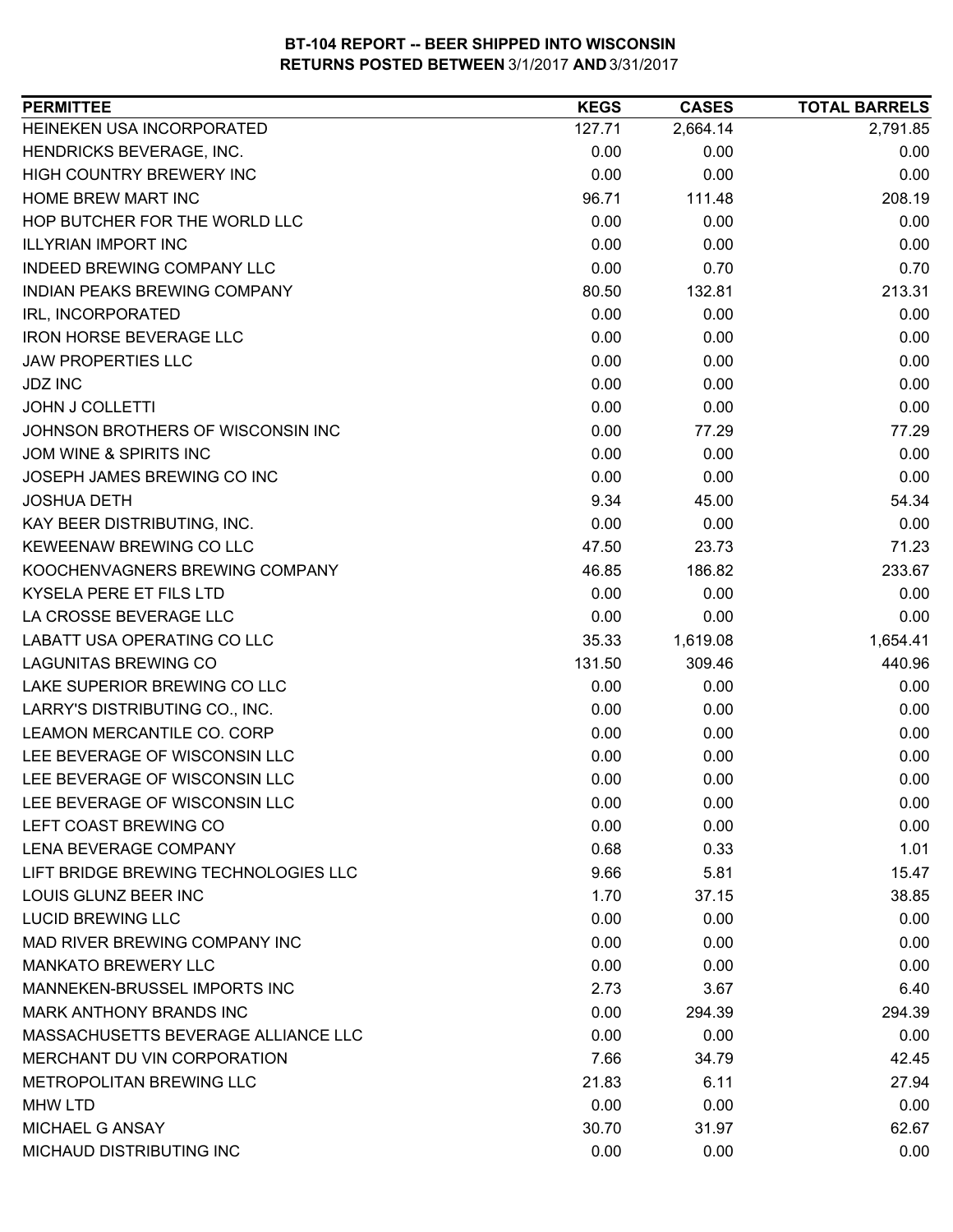| MID-WISCONSIN BEVERAGE, INC.<br>0.00<br>0.00<br>0.00<br><b>MIKE A WILLERTON</b><br>0.00<br>0.00<br>0.00<br>MILLERCOORS LLC<br>258.86<br>8,683.42<br>8,424.56<br>MILLERCOORS LLC<br>2,110.60<br>23,640.94<br>21,530.34<br>MILLSTREAM INVESTMENTS INC<br>0.00<br>5.08<br>5.08<br>MOR-DALL ENTERPRISES INC.<br>21.61<br>77.34<br>55.73<br>MOUNTAINEER HOLDINGS LLC<br>0.00<br>0.00<br>0.00<br>0.00<br><b>MOYLANS BREWING CO LTD</b><br>0.00<br>0.00<br>0.00<br>MUTUAL WHOLESALE LIQUOR INC<br>0.00<br>0.00<br>NDC SYSTEMS LP<br>54.02<br>0.00<br>54.02<br>NEBRASKA BREWING CO INC<br>2.67<br>8.02<br>10.69<br>0.00<br>0.00<br>0.00<br>NEEDHAM DISTRIBUTING CO., INC.<br>NEW BELGIUM BREWING COMPANY INC<br>283.17<br>850.34<br>1,133.51<br>NEW HOLLAND BREWING CO LLC<br>24.67<br>146.84<br>171.51<br>0.00<br>2.28<br>NEW YORK MUTUAL TRADING CO INC<br>2.28<br>0.00<br>NOELKE DISTRIBUTORS, INC.<br>0.00<br>0.00<br>16.00<br>NORTH COAST BREWING CO INC<br>65.27<br>81.27<br>NORTHWEST BEVERAGES, INC.<br>0.00<br>0.00<br>0.00<br>0.00<br>NOUVEAU VENTURES LLC<br>0.00<br>0.00<br>OFF-KILTER BREWING INC<br>0.50<br>0.00<br>0.50<br>0.00<br>ONION PUB & BREWERY INC<br>0.00<br>0.00<br>OREGON BREWING COMPANY INC<br>3.41<br>21.59<br>25.00<br>OTT SCHWEITZER DISTRIBUTORSHIP, INC.<br>0.00<br>0.00<br>0.00<br>PABST BREWING COMPANY LLC<br>1,100.72<br>1,136.72<br>36.00<br>0.00<br>0.00<br>0.00<br>PAMPA BEVERAGES LLC<br>PARADOX BEER COMPANY INC<br>0.00<br>0.00<br>0.00<br>PARK RIDGE DISTRIBUTING, INC.<br>0.00<br>0.00<br>0.00<br>PATERNO IMPORTS LTD<br>0.00<br>0.00<br>0.00<br>PAULANER USA LLC<br>371.69<br>566.66<br>194.97<br>PEHLER DISTRIBUTING, INC.<br>0.00<br>0.00<br>0.00<br>PERENNIAL PARTNERS LLC<br>0.00<br>0.00<br>0.00<br>PHIL KNUTSEN<br>0.00<br>0.00<br>0.00<br>PHILLIPS WINE COMPANY<br>0.00<br>0.00<br>0.00<br>PIPEWORKS PRODUCTION LLC<br>0.00<br>0.00<br>0.00<br>PRO-LIQUITECH LLC<br>0.00<br>0.00<br>0.00<br>PROST BREWING COMPANY LLC<br>0.00<br>0.00<br>0.00<br>RATAS WHOLESALE LIQUOR COMPANY<br>0.00<br>0.00<br>0.00<br><b>RAVEN BRANDS INC</b><br>0.00<br>0.00<br>0.00<br><b>REINHARD PUCHERT</b><br>0.00<br>0.00<br>0.00<br>RENEGADE BREWING COMPANY LLC<br>0.00<br>0.00<br>0.00<br><b>RICHARD D KATECHIS</b><br>214.21<br>37.84<br>176.37<br>RIVER CITY DISTRIBUTING CO., INC.<br>0.00<br>0.00<br>0.00<br>271.69<br>S & H INDEPENDENT PREMIUM BRANDS LLC<br>271.69<br>0.00<br>S. & S. DISTRIBUTING, INC.<br>0.00<br>0.00<br>0.00<br>S. & S. DISTRIBUTING, INC.<br>0.00<br>0.00<br>0.00 | <b>PERMITTEE</b> | <b>KEGS</b> | <b>CASES</b> | <b>TOTAL BARRELS</b> |
|---------------------------------------------------------------------------------------------------------------------------------------------------------------------------------------------------------------------------------------------------------------------------------------------------------------------------------------------------------------------------------------------------------------------------------------------------------------------------------------------------------------------------------------------------------------------------------------------------------------------------------------------------------------------------------------------------------------------------------------------------------------------------------------------------------------------------------------------------------------------------------------------------------------------------------------------------------------------------------------------------------------------------------------------------------------------------------------------------------------------------------------------------------------------------------------------------------------------------------------------------------------------------------------------------------------------------------------------------------------------------------------------------------------------------------------------------------------------------------------------------------------------------------------------------------------------------------------------------------------------------------------------------------------------------------------------------------------------------------------------------------------------------------------------------------------------------------------------------------------------------------------------------------------------------------------------------------------------------------------------------------------------------------------------------------------------------------------------------------------------------------------------------------------------------------------------------------------------------------------------------------------------------------------------------------------------------------------------------------------------------------------------------------------------------------------------------------------------------------------------------------------------------|------------------|-------------|--------------|----------------------|
|                                                                                                                                                                                                                                                                                                                                                                                                                                                                                                                                                                                                                                                                                                                                                                                                                                                                                                                                                                                                                                                                                                                                                                                                                                                                                                                                                                                                                                                                                                                                                                                                                                                                                                                                                                                                                                                                                                                                                                                                                                                                                                                                                                                                                                                                                                                                                                                                                                                                                                                           |                  |             |              |                      |
|                                                                                                                                                                                                                                                                                                                                                                                                                                                                                                                                                                                                                                                                                                                                                                                                                                                                                                                                                                                                                                                                                                                                                                                                                                                                                                                                                                                                                                                                                                                                                                                                                                                                                                                                                                                                                                                                                                                                                                                                                                                                                                                                                                                                                                                                                                                                                                                                                                                                                                                           |                  |             |              |                      |
|                                                                                                                                                                                                                                                                                                                                                                                                                                                                                                                                                                                                                                                                                                                                                                                                                                                                                                                                                                                                                                                                                                                                                                                                                                                                                                                                                                                                                                                                                                                                                                                                                                                                                                                                                                                                                                                                                                                                                                                                                                                                                                                                                                                                                                                                                                                                                                                                                                                                                                                           |                  |             |              |                      |
|                                                                                                                                                                                                                                                                                                                                                                                                                                                                                                                                                                                                                                                                                                                                                                                                                                                                                                                                                                                                                                                                                                                                                                                                                                                                                                                                                                                                                                                                                                                                                                                                                                                                                                                                                                                                                                                                                                                                                                                                                                                                                                                                                                                                                                                                                                                                                                                                                                                                                                                           |                  |             |              |                      |
|                                                                                                                                                                                                                                                                                                                                                                                                                                                                                                                                                                                                                                                                                                                                                                                                                                                                                                                                                                                                                                                                                                                                                                                                                                                                                                                                                                                                                                                                                                                                                                                                                                                                                                                                                                                                                                                                                                                                                                                                                                                                                                                                                                                                                                                                                                                                                                                                                                                                                                                           |                  |             |              |                      |
|                                                                                                                                                                                                                                                                                                                                                                                                                                                                                                                                                                                                                                                                                                                                                                                                                                                                                                                                                                                                                                                                                                                                                                                                                                                                                                                                                                                                                                                                                                                                                                                                                                                                                                                                                                                                                                                                                                                                                                                                                                                                                                                                                                                                                                                                                                                                                                                                                                                                                                                           |                  |             |              |                      |
|                                                                                                                                                                                                                                                                                                                                                                                                                                                                                                                                                                                                                                                                                                                                                                                                                                                                                                                                                                                                                                                                                                                                                                                                                                                                                                                                                                                                                                                                                                                                                                                                                                                                                                                                                                                                                                                                                                                                                                                                                                                                                                                                                                                                                                                                                                                                                                                                                                                                                                                           |                  |             |              |                      |
|                                                                                                                                                                                                                                                                                                                                                                                                                                                                                                                                                                                                                                                                                                                                                                                                                                                                                                                                                                                                                                                                                                                                                                                                                                                                                                                                                                                                                                                                                                                                                                                                                                                                                                                                                                                                                                                                                                                                                                                                                                                                                                                                                                                                                                                                                                                                                                                                                                                                                                                           |                  |             |              |                      |
|                                                                                                                                                                                                                                                                                                                                                                                                                                                                                                                                                                                                                                                                                                                                                                                                                                                                                                                                                                                                                                                                                                                                                                                                                                                                                                                                                                                                                                                                                                                                                                                                                                                                                                                                                                                                                                                                                                                                                                                                                                                                                                                                                                                                                                                                                                                                                                                                                                                                                                                           |                  |             |              |                      |
|                                                                                                                                                                                                                                                                                                                                                                                                                                                                                                                                                                                                                                                                                                                                                                                                                                                                                                                                                                                                                                                                                                                                                                                                                                                                                                                                                                                                                                                                                                                                                                                                                                                                                                                                                                                                                                                                                                                                                                                                                                                                                                                                                                                                                                                                                                                                                                                                                                                                                                                           |                  |             |              |                      |
|                                                                                                                                                                                                                                                                                                                                                                                                                                                                                                                                                                                                                                                                                                                                                                                                                                                                                                                                                                                                                                                                                                                                                                                                                                                                                                                                                                                                                                                                                                                                                                                                                                                                                                                                                                                                                                                                                                                                                                                                                                                                                                                                                                                                                                                                                                                                                                                                                                                                                                                           |                  |             |              |                      |
|                                                                                                                                                                                                                                                                                                                                                                                                                                                                                                                                                                                                                                                                                                                                                                                                                                                                                                                                                                                                                                                                                                                                                                                                                                                                                                                                                                                                                                                                                                                                                                                                                                                                                                                                                                                                                                                                                                                                                                                                                                                                                                                                                                                                                                                                                                                                                                                                                                                                                                                           |                  |             |              |                      |
|                                                                                                                                                                                                                                                                                                                                                                                                                                                                                                                                                                                                                                                                                                                                                                                                                                                                                                                                                                                                                                                                                                                                                                                                                                                                                                                                                                                                                                                                                                                                                                                                                                                                                                                                                                                                                                                                                                                                                                                                                                                                                                                                                                                                                                                                                                                                                                                                                                                                                                                           |                  |             |              |                      |
|                                                                                                                                                                                                                                                                                                                                                                                                                                                                                                                                                                                                                                                                                                                                                                                                                                                                                                                                                                                                                                                                                                                                                                                                                                                                                                                                                                                                                                                                                                                                                                                                                                                                                                                                                                                                                                                                                                                                                                                                                                                                                                                                                                                                                                                                                                                                                                                                                                                                                                                           |                  |             |              |                      |
|                                                                                                                                                                                                                                                                                                                                                                                                                                                                                                                                                                                                                                                                                                                                                                                                                                                                                                                                                                                                                                                                                                                                                                                                                                                                                                                                                                                                                                                                                                                                                                                                                                                                                                                                                                                                                                                                                                                                                                                                                                                                                                                                                                                                                                                                                                                                                                                                                                                                                                                           |                  |             |              |                      |
|                                                                                                                                                                                                                                                                                                                                                                                                                                                                                                                                                                                                                                                                                                                                                                                                                                                                                                                                                                                                                                                                                                                                                                                                                                                                                                                                                                                                                                                                                                                                                                                                                                                                                                                                                                                                                                                                                                                                                                                                                                                                                                                                                                                                                                                                                                                                                                                                                                                                                                                           |                  |             |              |                      |
|                                                                                                                                                                                                                                                                                                                                                                                                                                                                                                                                                                                                                                                                                                                                                                                                                                                                                                                                                                                                                                                                                                                                                                                                                                                                                                                                                                                                                                                                                                                                                                                                                                                                                                                                                                                                                                                                                                                                                                                                                                                                                                                                                                                                                                                                                                                                                                                                                                                                                                                           |                  |             |              |                      |
|                                                                                                                                                                                                                                                                                                                                                                                                                                                                                                                                                                                                                                                                                                                                                                                                                                                                                                                                                                                                                                                                                                                                                                                                                                                                                                                                                                                                                                                                                                                                                                                                                                                                                                                                                                                                                                                                                                                                                                                                                                                                                                                                                                                                                                                                                                                                                                                                                                                                                                                           |                  |             |              |                      |
|                                                                                                                                                                                                                                                                                                                                                                                                                                                                                                                                                                                                                                                                                                                                                                                                                                                                                                                                                                                                                                                                                                                                                                                                                                                                                                                                                                                                                                                                                                                                                                                                                                                                                                                                                                                                                                                                                                                                                                                                                                                                                                                                                                                                                                                                                                                                                                                                                                                                                                                           |                  |             |              |                      |
|                                                                                                                                                                                                                                                                                                                                                                                                                                                                                                                                                                                                                                                                                                                                                                                                                                                                                                                                                                                                                                                                                                                                                                                                                                                                                                                                                                                                                                                                                                                                                                                                                                                                                                                                                                                                                                                                                                                                                                                                                                                                                                                                                                                                                                                                                                                                                                                                                                                                                                                           |                  |             |              |                      |
|                                                                                                                                                                                                                                                                                                                                                                                                                                                                                                                                                                                                                                                                                                                                                                                                                                                                                                                                                                                                                                                                                                                                                                                                                                                                                                                                                                                                                                                                                                                                                                                                                                                                                                                                                                                                                                                                                                                                                                                                                                                                                                                                                                                                                                                                                                                                                                                                                                                                                                                           |                  |             |              |                      |
|                                                                                                                                                                                                                                                                                                                                                                                                                                                                                                                                                                                                                                                                                                                                                                                                                                                                                                                                                                                                                                                                                                                                                                                                                                                                                                                                                                                                                                                                                                                                                                                                                                                                                                                                                                                                                                                                                                                                                                                                                                                                                                                                                                                                                                                                                                                                                                                                                                                                                                                           |                  |             |              |                      |
|                                                                                                                                                                                                                                                                                                                                                                                                                                                                                                                                                                                                                                                                                                                                                                                                                                                                                                                                                                                                                                                                                                                                                                                                                                                                                                                                                                                                                                                                                                                                                                                                                                                                                                                                                                                                                                                                                                                                                                                                                                                                                                                                                                                                                                                                                                                                                                                                                                                                                                                           |                  |             |              |                      |
|                                                                                                                                                                                                                                                                                                                                                                                                                                                                                                                                                                                                                                                                                                                                                                                                                                                                                                                                                                                                                                                                                                                                                                                                                                                                                                                                                                                                                                                                                                                                                                                                                                                                                                                                                                                                                                                                                                                                                                                                                                                                                                                                                                                                                                                                                                                                                                                                                                                                                                                           |                  |             |              |                      |
|                                                                                                                                                                                                                                                                                                                                                                                                                                                                                                                                                                                                                                                                                                                                                                                                                                                                                                                                                                                                                                                                                                                                                                                                                                                                                                                                                                                                                                                                                                                                                                                                                                                                                                                                                                                                                                                                                                                                                                                                                                                                                                                                                                                                                                                                                                                                                                                                                                                                                                                           |                  |             |              |                      |
|                                                                                                                                                                                                                                                                                                                                                                                                                                                                                                                                                                                                                                                                                                                                                                                                                                                                                                                                                                                                                                                                                                                                                                                                                                                                                                                                                                                                                                                                                                                                                                                                                                                                                                                                                                                                                                                                                                                                                                                                                                                                                                                                                                                                                                                                                                                                                                                                                                                                                                                           |                  |             |              |                      |
|                                                                                                                                                                                                                                                                                                                                                                                                                                                                                                                                                                                                                                                                                                                                                                                                                                                                                                                                                                                                                                                                                                                                                                                                                                                                                                                                                                                                                                                                                                                                                                                                                                                                                                                                                                                                                                                                                                                                                                                                                                                                                                                                                                                                                                                                                                                                                                                                                                                                                                                           |                  |             |              |                      |
|                                                                                                                                                                                                                                                                                                                                                                                                                                                                                                                                                                                                                                                                                                                                                                                                                                                                                                                                                                                                                                                                                                                                                                                                                                                                                                                                                                                                                                                                                                                                                                                                                                                                                                                                                                                                                                                                                                                                                                                                                                                                                                                                                                                                                                                                                                                                                                                                                                                                                                                           |                  |             |              |                      |
|                                                                                                                                                                                                                                                                                                                                                                                                                                                                                                                                                                                                                                                                                                                                                                                                                                                                                                                                                                                                                                                                                                                                                                                                                                                                                                                                                                                                                                                                                                                                                                                                                                                                                                                                                                                                                                                                                                                                                                                                                                                                                                                                                                                                                                                                                                                                                                                                                                                                                                                           |                  |             |              |                      |
|                                                                                                                                                                                                                                                                                                                                                                                                                                                                                                                                                                                                                                                                                                                                                                                                                                                                                                                                                                                                                                                                                                                                                                                                                                                                                                                                                                                                                                                                                                                                                                                                                                                                                                                                                                                                                                                                                                                                                                                                                                                                                                                                                                                                                                                                                                                                                                                                                                                                                                                           |                  |             |              |                      |
|                                                                                                                                                                                                                                                                                                                                                                                                                                                                                                                                                                                                                                                                                                                                                                                                                                                                                                                                                                                                                                                                                                                                                                                                                                                                                                                                                                                                                                                                                                                                                                                                                                                                                                                                                                                                                                                                                                                                                                                                                                                                                                                                                                                                                                                                                                                                                                                                                                                                                                                           |                  |             |              |                      |
|                                                                                                                                                                                                                                                                                                                                                                                                                                                                                                                                                                                                                                                                                                                                                                                                                                                                                                                                                                                                                                                                                                                                                                                                                                                                                                                                                                                                                                                                                                                                                                                                                                                                                                                                                                                                                                                                                                                                                                                                                                                                                                                                                                                                                                                                                                                                                                                                                                                                                                                           |                  |             |              |                      |
|                                                                                                                                                                                                                                                                                                                                                                                                                                                                                                                                                                                                                                                                                                                                                                                                                                                                                                                                                                                                                                                                                                                                                                                                                                                                                                                                                                                                                                                                                                                                                                                                                                                                                                                                                                                                                                                                                                                                                                                                                                                                                                                                                                                                                                                                                                                                                                                                                                                                                                                           |                  |             |              |                      |
|                                                                                                                                                                                                                                                                                                                                                                                                                                                                                                                                                                                                                                                                                                                                                                                                                                                                                                                                                                                                                                                                                                                                                                                                                                                                                                                                                                                                                                                                                                                                                                                                                                                                                                                                                                                                                                                                                                                                                                                                                                                                                                                                                                                                                                                                                                                                                                                                                                                                                                                           |                  |             |              |                      |
|                                                                                                                                                                                                                                                                                                                                                                                                                                                                                                                                                                                                                                                                                                                                                                                                                                                                                                                                                                                                                                                                                                                                                                                                                                                                                                                                                                                                                                                                                                                                                                                                                                                                                                                                                                                                                                                                                                                                                                                                                                                                                                                                                                                                                                                                                                                                                                                                                                                                                                                           |                  |             |              |                      |
|                                                                                                                                                                                                                                                                                                                                                                                                                                                                                                                                                                                                                                                                                                                                                                                                                                                                                                                                                                                                                                                                                                                                                                                                                                                                                                                                                                                                                                                                                                                                                                                                                                                                                                                                                                                                                                                                                                                                                                                                                                                                                                                                                                                                                                                                                                                                                                                                                                                                                                                           |                  |             |              |                      |
|                                                                                                                                                                                                                                                                                                                                                                                                                                                                                                                                                                                                                                                                                                                                                                                                                                                                                                                                                                                                                                                                                                                                                                                                                                                                                                                                                                                                                                                                                                                                                                                                                                                                                                                                                                                                                                                                                                                                                                                                                                                                                                                                                                                                                                                                                                                                                                                                                                                                                                                           |                  |             |              |                      |
|                                                                                                                                                                                                                                                                                                                                                                                                                                                                                                                                                                                                                                                                                                                                                                                                                                                                                                                                                                                                                                                                                                                                                                                                                                                                                                                                                                                                                                                                                                                                                                                                                                                                                                                                                                                                                                                                                                                                                                                                                                                                                                                                                                                                                                                                                                                                                                                                                                                                                                                           |                  |             |              |                      |
|                                                                                                                                                                                                                                                                                                                                                                                                                                                                                                                                                                                                                                                                                                                                                                                                                                                                                                                                                                                                                                                                                                                                                                                                                                                                                                                                                                                                                                                                                                                                                                                                                                                                                                                                                                                                                                                                                                                                                                                                                                                                                                                                                                                                                                                                                                                                                                                                                                                                                                                           |                  |             |              |                      |
|                                                                                                                                                                                                                                                                                                                                                                                                                                                                                                                                                                                                                                                                                                                                                                                                                                                                                                                                                                                                                                                                                                                                                                                                                                                                                                                                                                                                                                                                                                                                                                                                                                                                                                                                                                                                                                                                                                                                                                                                                                                                                                                                                                                                                                                                                                                                                                                                                                                                                                                           |                  |             |              |                      |
|                                                                                                                                                                                                                                                                                                                                                                                                                                                                                                                                                                                                                                                                                                                                                                                                                                                                                                                                                                                                                                                                                                                                                                                                                                                                                                                                                                                                                                                                                                                                                                                                                                                                                                                                                                                                                                                                                                                                                                                                                                                                                                                                                                                                                                                                                                                                                                                                                                                                                                                           |                  |             |              |                      |
|                                                                                                                                                                                                                                                                                                                                                                                                                                                                                                                                                                                                                                                                                                                                                                                                                                                                                                                                                                                                                                                                                                                                                                                                                                                                                                                                                                                                                                                                                                                                                                                                                                                                                                                                                                                                                                                                                                                                                                                                                                                                                                                                                                                                                                                                                                                                                                                                                                                                                                                           |                  |             |              |                      |
|                                                                                                                                                                                                                                                                                                                                                                                                                                                                                                                                                                                                                                                                                                                                                                                                                                                                                                                                                                                                                                                                                                                                                                                                                                                                                                                                                                                                                                                                                                                                                                                                                                                                                                                                                                                                                                                                                                                                                                                                                                                                                                                                                                                                                                                                                                                                                                                                                                                                                                                           |                  |             |              |                      |
|                                                                                                                                                                                                                                                                                                                                                                                                                                                                                                                                                                                                                                                                                                                                                                                                                                                                                                                                                                                                                                                                                                                                                                                                                                                                                                                                                                                                                                                                                                                                                                                                                                                                                                                                                                                                                                                                                                                                                                                                                                                                                                                                                                                                                                                                                                                                                                                                                                                                                                                           |                  |             |              |                      |
|                                                                                                                                                                                                                                                                                                                                                                                                                                                                                                                                                                                                                                                                                                                                                                                                                                                                                                                                                                                                                                                                                                                                                                                                                                                                                                                                                                                                                                                                                                                                                                                                                                                                                                                                                                                                                                                                                                                                                                                                                                                                                                                                                                                                                                                                                                                                                                                                                                                                                                                           |                  |             |              |                      |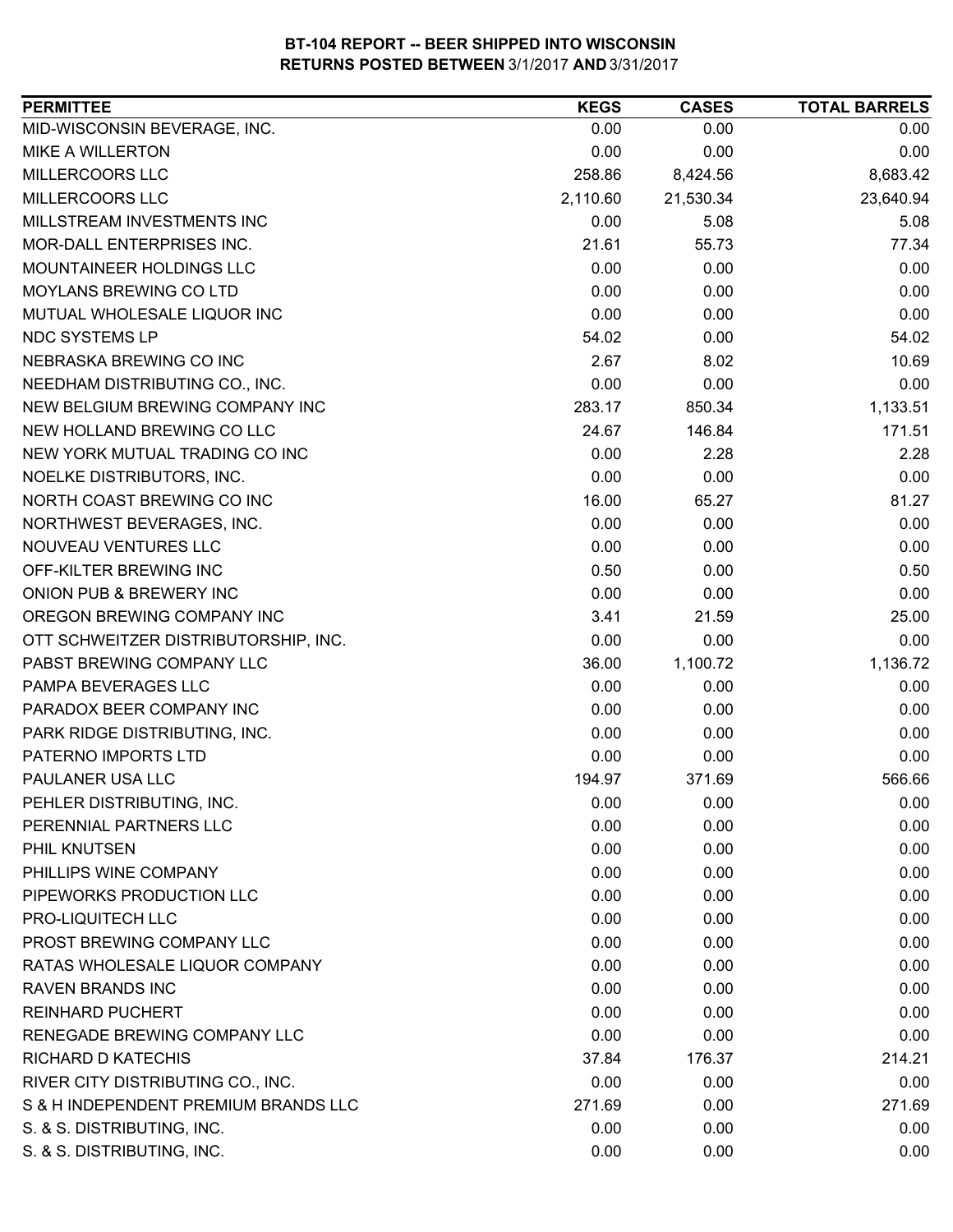| SAPPORO USA INC<br>0.00<br>0.00<br>0.00<br>SARATOGA LIQUOR CO., INC.<br>0.00<br>0.00<br>0.00<br>0.00<br>SAUGATUCK BREWING COMPANY INC<br>0.00<br>0.00<br>0.00<br>0.00<br>SCUTTLEBUTT BREWING CO LLC<br>0.00<br>56.25<br><b>SHANE WELCH</b><br>3.41<br>52.84<br>SHELTON BROTHERS INC<br>16.14<br>7.38<br>8.76<br><b>SHORTS BREWING COMPANY</b><br>4.33<br>18.33<br>14.00<br>270.79<br>SIERRA NEVADA BREWING COMPANY<br>45.40<br>225.39<br>SMUTTYNOSE BREWING CO INC<br>0.00<br>8.71<br>8.71<br>SOLEMN OATH BREWERY LLC<br>0.00<br>0.00<br>0.00<br>SOUTHERN TIER BREWING COMPANY LLC<br>0.67<br>28.67<br>28.00<br>0.00<br>0.00<br>SRB OPERATIONS LLC<br>0.00<br>ST KILLIAN IMPORTING CO INC<br>367.64<br>50.27<br>317.37<br>STANLEY STAWSKI DIST CO INC<br>0.00<br>14.77<br>14.77<br>0.00<br>STEINBECK BREWING COMPANY<br>0.00<br>0.00<br><b>STEVE CRIDER</b><br>0.00<br>0.00<br>0.00<br>SUMMIT BREWING COMPANY<br>96.00<br>285.02<br>381.02<br><b>SUPERIOR BEVERAGES LLC</b><br>0.00<br>0.00<br>0.00<br><b>SURLY BREWING COMPANY</b><br>283.04<br>588.87<br>305.83<br>SURVILLE ENTERPRISES CORP<br>0.00<br>0.00<br>0.00<br>TABLEBLUFF BREWING CO INC<br>0.00<br>11.61<br>11.61<br>TALLGRASS BREWING COMPANY INC<br>64.24<br>20.11<br>44.13<br>THE BRUERY LLC<br>18.33<br>16.03<br>34.36<br>THE CHURCH STREET BREWING COMPANY LLC<br>0.00<br>0.00<br>0.00<br>THE DUDES' BREWING COMPANY LLC<br>0.00<br>0.00<br>0.00<br>THE GAMBRINUS COMPANY<br>203.48<br>38.00<br>165.48<br>THE GREAT LAKES BREWING CO<br>128.02<br>227.36<br>99.34<br>THE R.S. LIPMAN COMPANY<br>0.00<br>0.00<br>0.00<br>THE TRI CITY BREWING COMPANY<br>0.00<br>0.00<br>0.00<br>THE VETERAN BEVERAGE COMPANY<br>0.00<br>0.00<br>0.00<br>THREE FLOYDS BREWING LLC<br>170.48<br>216.30<br>386.78 |
|-----------------------------------------------------------------------------------------------------------------------------------------------------------------------------------------------------------------------------------------------------------------------------------------------------------------------------------------------------------------------------------------------------------------------------------------------------------------------------------------------------------------------------------------------------------------------------------------------------------------------------------------------------------------------------------------------------------------------------------------------------------------------------------------------------------------------------------------------------------------------------------------------------------------------------------------------------------------------------------------------------------------------------------------------------------------------------------------------------------------------------------------------------------------------------------------------------------------------------------------------------------------------------------------------------------------------------------------------------------------------------------------------------------------------------------------------------------------------------------------------------------------------------------------------------------------------------------------------------------------------------------------------------------------------------------------------------------------------------------------------------------------|
|                                                                                                                                                                                                                                                                                                                                                                                                                                                                                                                                                                                                                                                                                                                                                                                                                                                                                                                                                                                                                                                                                                                                                                                                                                                                                                                                                                                                                                                                                                                                                                                                                                                                                                                                                                 |
|                                                                                                                                                                                                                                                                                                                                                                                                                                                                                                                                                                                                                                                                                                                                                                                                                                                                                                                                                                                                                                                                                                                                                                                                                                                                                                                                                                                                                                                                                                                                                                                                                                                                                                                                                                 |
|                                                                                                                                                                                                                                                                                                                                                                                                                                                                                                                                                                                                                                                                                                                                                                                                                                                                                                                                                                                                                                                                                                                                                                                                                                                                                                                                                                                                                                                                                                                                                                                                                                                                                                                                                                 |
|                                                                                                                                                                                                                                                                                                                                                                                                                                                                                                                                                                                                                                                                                                                                                                                                                                                                                                                                                                                                                                                                                                                                                                                                                                                                                                                                                                                                                                                                                                                                                                                                                                                                                                                                                                 |
|                                                                                                                                                                                                                                                                                                                                                                                                                                                                                                                                                                                                                                                                                                                                                                                                                                                                                                                                                                                                                                                                                                                                                                                                                                                                                                                                                                                                                                                                                                                                                                                                                                                                                                                                                                 |
|                                                                                                                                                                                                                                                                                                                                                                                                                                                                                                                                                                                                                                                                                                                                                                                                                                                                                                                                                                                                                                                                                                                                                                                                                                                                                                                                                                                                                                                                                                                                                                                                                                                                                                                                                                 |
|                                                                                                                                                                                                                                                                                                                                                                                                                                                                                                                                                                                                                                                                                                                                                                                                                                                                                                                                                                                                                                                                                                                                                                                                                                                                                                                                                                                                                                                                                                                                                                                                                                                                                                                                                                 |
|                                                                                                                                                                                                                                                                                                                                                                                                                                                                                                                                                                                                                                                                                                                                                                                                                                                                                                                                                                                                                                                                                                                                                                                                                                                                                                                                                                                                                                                                                                                                                                                                                                                                                                                                                                 |
|                                                                                                                                                                                                                                                                                                                                                                                                                                                                                                                                                                                                                                                                                                                                                                                                                                                                                                                                                                                                                                                                                                                                                                                                                                                                                                                                                                                                                                                                                                                                                                                                                                                                                                                                                                 |
|                                                                                                                                                                                                                                                                                                                                                                                                                                                                                                                                                                                                                                                                                                                                                                                                                                                                                                                                                                                                                                                                                                                                                                                                                                                                                                                                                                                                                                                                                                                                                                                                                                                                                                                                                                 |
|                                                                                                                                                                                                                                                                                                                                                                                                                                                                                                                                                                                                                                                                                                                                                                                                                                                                                                                                                                                                                                                                                                                                                                                                                                                                                                                                                                                                                                                                                                                                                                                                                                                                                                                                                                 |
|                                                                                                                                                                                                                                                                                                                                                                                                                                                                                                                                                                                                                                                                                                                                                                                                                                                                                                                                                                                                                                                                                                                                                                                                                                                                                                                                                                                                                                                                                                                                                                                                                                                                                                                                                                 |
|                                                                                                                                                                                                                                                                                                                                                                                                                                                                                                                                                                                                                                                                                                                                                                                                                                                                                                                                                                                                                                                                                                                                                                                                                                                                                                                                                                                                                                                                                                                                                                                                                                                                                                                                                                 |
|                                                                                                                                                                                                                                                                                                                                                                                                                                                                                                                                                                                                                                                                                                                                                                                                                                                                                                                                                                                                                                                                                                                                                                                                                                                                                                                                                                                                                                                                                                                                                                                                                                                                                                                                                                 |
|                                                                                                                                                                                                                                                                                                                                                                                                                                                                                                                                                                                                                                                                                                                                                                                                                                                                                                                                                                                                                                                                                                                                                                                                                                                                                                                                                                                                                                                                                                                                                                                                                                                                                                                                                                 |
|                                                                                                                                                                                                                                                                                                                                                                                                                                                                                                                                                                                                                                                                                                                                                                                                                                                                                                                                                                                                                                                                                                                                                                                                                                                                                                                                                                                                                                                                                                                                                                                                                                                                                                                                                                 |
|                                                                                                                                                                                                                                                                                                                                                                                                                                                                                                                                                                                                                                                                                                                                                                                                                                                                                                                                                                                                                                                                                                                                                                                                                                                                                                                                                                                                                                                                                                                                                                                                                                                                                                                                                                 |
|                                                                                                                                                                                                                                                                                                                                                                                                                                                                                                                                                                                                                                                                                                                                                                                                                                                                                                                                                                                                                                                                                                                                                                                                                                                                                                                                                                                                                                                                                                                                                                                                                                                                                                                                                                 |
|                                                                                                                                                                                                                                                                                                                                                                                                                                                                                                                                                                                                                                                                                                                                                                                                                                                                                                                                                                                                                                                                                                                                                                                                                                                                                                                                                                                                                                                                                                                                                                                                                                                                                                                                                                 |
|                                                                                                                                                                                                                                                                                                                                                                                                                                                                                                                                                                                                                                                                                                                                                                                                                                                                                                                                                                                                                                                                                                                                                                                                                                                                                                                                                                                                                                                                                                                                                                                                                                                                                                                                                                 |
|                                                                                                                                                                                                                                                                                                                                                                                                                                                                                                                                                                                                                                                                                                                                                                                                                                                                                                                                                                                                                                                                                                                                                                                                                                                                                                                                                                                                                                                                                                                                                                                                                                                                                                                                                                 |
|                                                                                                                                                                                                                                                                                                                                                                                                                                                                                                                                                                                                                                                                                                                                                                                                                                                                                                                                                                                                                                                                                                                                                                                                                                                                                                                                                                                                                                                                                                                                                                                                                                                                                                                                                                 |
|                                                                                                                                                                                                                                                                                                                                                                                                                                                                                                                                                                                                                                                                                                                                                                                                                                                                                                                                                                                                                                                                                                                                                                                                                                                                                                                                                                                                                                                                                                                                                                                                                                                                                                                                                                 |
|                                                                                                                                                                                                                                                                                                                                                                                                                                                                                                                                                                                                                                                                                                                                                                                                                                                                                                                                                                                                                                                                                                                                                                                                                                                                                                                                                                                                                                                                                                                                                                                                                                                                                                                                                                 |
|                                                                                                                                                                                                                                                                                                                                                                                                                                                                                                                                                                                                                                                                                                                                                                                                                                                                                                                                                                                                                                                                                                                                                                                                                                                                                                                                                                                                                                                                                                                                                                                                                                                                                                                                                                 |
|                                                                                                                                                                                                                                                                                                                                                                                                                                                                                                                                                                                                                                                                                                                                                                                                                                                                                                                                                                                                                                                                                                                                                                                                                                                                                                                                                                                                                                                                                                                                                                                                                                                                                                                                                                 |
|                                                                                                                                                                                                                                                                                                                                                                                                                                                                                                                                                                                                                                                                                                                                                                                                                                                                                                                                                                                                                                                                                                                                                                                                                                                                                                                                                                                                                                                                                                                                                                                                                                                                                                                                                                 |
|                                                                                                                                                                                                                                                                                                                                                                                                                                                                                                                                                                                                                                                                                                                                                                                                                                                                                                                                                                                                                                                                                                                                                                                                                                                                                                                                                                                                                                                                                                                                                                                                                                                                                                                                                                 |
|                                                                                                                                                                                                                                                                                                                                                                                                                                                                                                                                                                                                                                                                                                                                                                                                                                                                                                                                                                                                                                                                                                                                                                                                                                                                                                                                                                                                                                                                                                                                                                                                                                                                                                                                                                 |
|                                                                                                                                                                                                                                                                                                                                                                                                                                                                                                                                                                                                                                                                                                                                                                                                                                                                                                                                                                                                                                                                                                                                                                                                                                                                                                                                                                                                                                                                                                                                                                                                                                                                                                                                                                 |
|                                                                                                                                                                                                                                                                                                                                                                                                                                                                                                                                                                                                                                                                                                                                                                                                                                                                                                                                                                                                                                                                                                                                                                                                                                                                                                                                                                                                                                                                                                                                                                                                                                                                                                                                                                 |
| TIGHTHEAD BREWING COMPANY<br>9.00<br>13.82<br>22.82                                                                                                                                                                                                                                                                                                                                                                                                                                                                                                                                                                                                                                                                                                                                                                                                                                                                                                                                                                                                                                                                                                                                                                                                                                                                                                                                                                                                                                                                                                                                                                                                                                                                                                             |
| <b>TODD FYTEN</b><br>0.00<br>0.00<br>0.00                                                                                                                                                                                                                                                                                                                                                                                                                                                                                                                                                                                                                                                                                                                                                                                                                                                                                                                                                                                                                                                                                                                                                                                                                                                                                                                                                                                                                                                                                                                                                                                                                                                                                                                       |
| <b>TOPPLING GOLIATH INC</b><br>196.88<br>205.88<br>9.00                                                                                                                                                                                                                                                                                                                                                                                                                                                                                                                                                                                                                                                                                                                                                                                                                                                                                                                                                                                                                                                                                                                                                                                                                                                                                                                                                                                                                                                                                                                                                                                                                                                                                                         |
| TRIANGLE DISTRIBUTING COMPANY, INC.<br>0.00<br>0.00<br>0.00                                                                                                                                                                                                                                                                                                                                                                                                                                                                                                                                                                                                                                                                                                                                                                                                                                                                                                                                                                                                                                                                                                                                                                                                                                                                                                                                                                                                                                                                                                                                                                                                                                                                                                     |
| <b>TRIBES GRILL INC</b><br>0.00<br>0.00<br>0.00                                                                                                                                                                                                                                                                                                                                                                                                                                                                                                                                                                                                                                                                                                                                                                                                                                                                                                                                                                                                                                                                                                                                                                                                                                                                                                                                                                                                                                                                                                                                                                                                                                                                                                                 |
| TROIKA BREWING COMPANY LLC<br>0.00<br>0.00<br>0.00                                                                                                                                                                                                                                                                                                                                                                                                                                                                                                                                                                                                                                                                                                                                                                                                                                                                                                                                                                                                                                                                                                                                                                                                                                                                                                                                                                                                                                                                                                                                                                                                                                                                                                              |
| TRUCKEE CRAFT BREWING<br>0.00<br>0.00<br>0.00                                                                                                                                                                                                                                                                                                                                                                                                                                                                                                                                                                                                                                                                                                                                                                                                                                                                                                                                                                                                                                                                                                                                                                                                                                                                                                                                                                                                                                                                                                                                                                                                                                                                                                                   |
| TWO BROTHERS BREWING COMPANY<br>22.33<br>108.90<br>131.23                                                                                                                                                                                                                                                                                                                                                                                                                                                                                                                                                                                                                                                                                                                                                                                                                                                                                                                                                                                                                                                                                                                                                                                                                                                                                                                                                                                                                                                                                                                                                                                                                                                                                                       |
| UINTA BREWING COMPANY<br>2.83<br>27.51<br>24.68                                                                                                                                                                                                                                                                                                                                                                                                                                                                                                                                                                                                                                                                                                                                                                                                                                                                                                                                                                                                                                                                                                                                                                                                                                                                                                                                                                                                                                                                                                                                                                                                                                                                                                                 |
| UNE ANNEE BREWERY LLC<br>0.00<br>0.00<br>0.00                                                                                                                                                                                                                                                                                                                                                                                                                                                                                                                                                                                                                                                                                                                                                                                                                                                                                                                                                                                                                                                                                                                                                                                                                                                                                                                                                                                                                                                                                                                                                                                                                                                                                                                   |
| UNITED STATES BEVERAGE LLC<br>5.12<br>38.21<br>33.09                                                                                                                                                                                                                                                                                                                                                                                                                                                                                                                                                                                                                                                                                                                                                                                                                                                                                                                                                                                                                                                                                                                                                                                                                                                                                                                                                                                                                                                                                                                                                                                                                                                                                                            |
| UNITED STATES DISTILLED PRODUCTS CO.<br>0.00<br>67.11<br>67.11                                                                                                                                                                                                                                                                                                                                                                                                                                                                                                                                                                                                                                                                                                                                                                                                                                                                                                                                                                                                                                                                                                                                                                                                                                                                                                                                                                                                                                                                                                                                                                                                                                                                                                  |
| UNITY VIBRATION LIVING KOMBUCHA TEA LLC<br>0.17<br>8.28<br>8.11                                                                                                                                                                                                                                                                                                                                                                                                                                                                                                                                                                                                                                                                                                                                                                                                                                                                                                                                                                                                                                                                                                                                                                                                                                                                                                                                                                                                                                                                                                                                                                                                                                                                                                 |
| UPLAND BREWING COMPANY INC<br>17.33<br>12.65<br>29.98                                                                                                                                                                                                                                                                                                                                                                                                                                                                                                                                                                                                                                                                                                                                                                                                                                                                                                                                                                                                                                                                                                                                                                                                                                                                                                                                                                                                                                                                                                                                                                                                                                                                                                           |